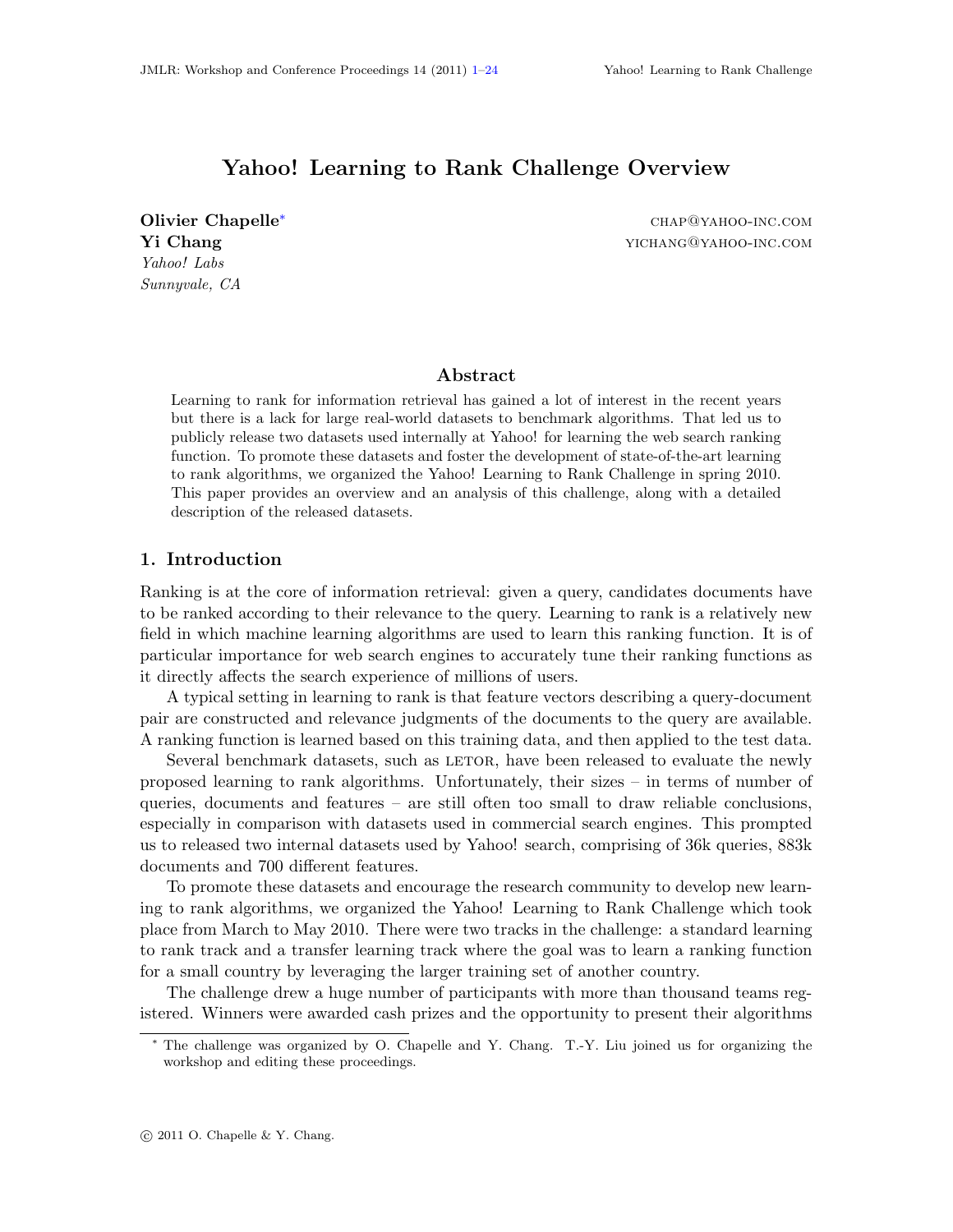in a workshop at the 27th International Conference on Machine Learning (ICML 2010) in Haifa, Israel. Some major findings include:

- 1. Decision trees were the most popular class of function among the top competitors;
- 2. Ensemble methods, including boosting, bagging and random forests, were dominant techniques;
- 3. The differences in accuracy between the winners were very small.

The paper is organized as follows. An overview of learning to rank is presented in section [2.](#page-1-0) Then section [3](#page-2-0) reviews the different benchmark datasets for learning to rank while the details of our datasets are given in section [4.](#page-3-0) The challenge is described in section [5](#page-9-0) which also includes some statistics on the participation. Finally section [6](#page-16-0) presents the outcome of the challenge and an overview of the winning methods.

#### <span id="page-1-0"></span>2. Learning to rank

This section gives an overview of the main types of learning to rank methods; a compre-hensive survey of the literature can be found in [\(Liu,](#page-22-0) [2009\)](#page-22-0).

Web page ranking has traditionally been based on a manually designed ranking function such as BM25 [\(Robertson and Walker,](#page-23-1) [1994\)](#page-23-1). However ranking is currently considered as a supervised learning problem and several machine learning algorithms have been applied to it [\(Freund et al.,](#page-21-0) [2003;](#page-21-0) [Burges et al.,](#page-20-0) [2005;](#page-20-0) [Cao et al.,](#page-20-1) [2006;](#page-20-1) [Xu and Li,](#page-23-2) [2007;](#page-23-2) [Cao et al.,](#page-20-2) [2007;](#page-20-2) [Cossock and Zhang,](#page-21-1) [2008;](#page-21-1) [Liu,](#page-22-0) [2009;](#page-22-0) [Burges,](#page-20-3) [2010\)](#page-20-3).

In these methods, the training data is composed of a set of queries, a set of triples of (query, document, grade), and the grade indicates the degree of relevance of this document to its corresponding query. For example, each grade can be one element in the ordinal set,

<span id="page-1-1"></span>
$$
{\rm perfect, excellent, good, fair, bad} \hspace{1.5cm} (1)
$$

and is labeled by human editors. The label can also simply be binary: relevant or irrelevant. Each query and each of its documents are paired together, and each query-document pair is represented by a feature vector. Thus the training data can be formally represented as:  $\{(\mathbf{x}_i^q)$  $\{q^q, l^q_j\}$ , where q goes from 1 to n, the number of queries, j goes from 1 to  $m_q$ , the number of documents for query  $q, x_j^q \in \mathbb{R}^d$  is the d-dimensional feature vector for the pair of query q and the j-th document for this query while  $l_i^q$  $_j^q$  is the relevance label for  $\mathbf{x}_j^q$ j .

In order to measure the quality of a search engine, some evaluation metrics are needed. The Discounted Cumulative Gain (DCG) has been widely used to assess relevance in the context of search engines [\(Jarvelin and Kekalainen,](#page-22-1) [2002\)](#page-22-1) because it can handle multiple relevance grades such as [\(1\)](#page-1-1). Therefore, when constructing a learning to rank approach, it is often beneficial to consider how to optimize model parameters with respect to these metrics during the training procedure. Many machine learning algorithms apply the gradient based techniques for parameter optimization. Unfortunately IR measures are not continuous and it is not possible to directly optimize them with gradient based approaches. Consequently many current ranking algorithms turn to optimize other objectives that can be divided into three categories: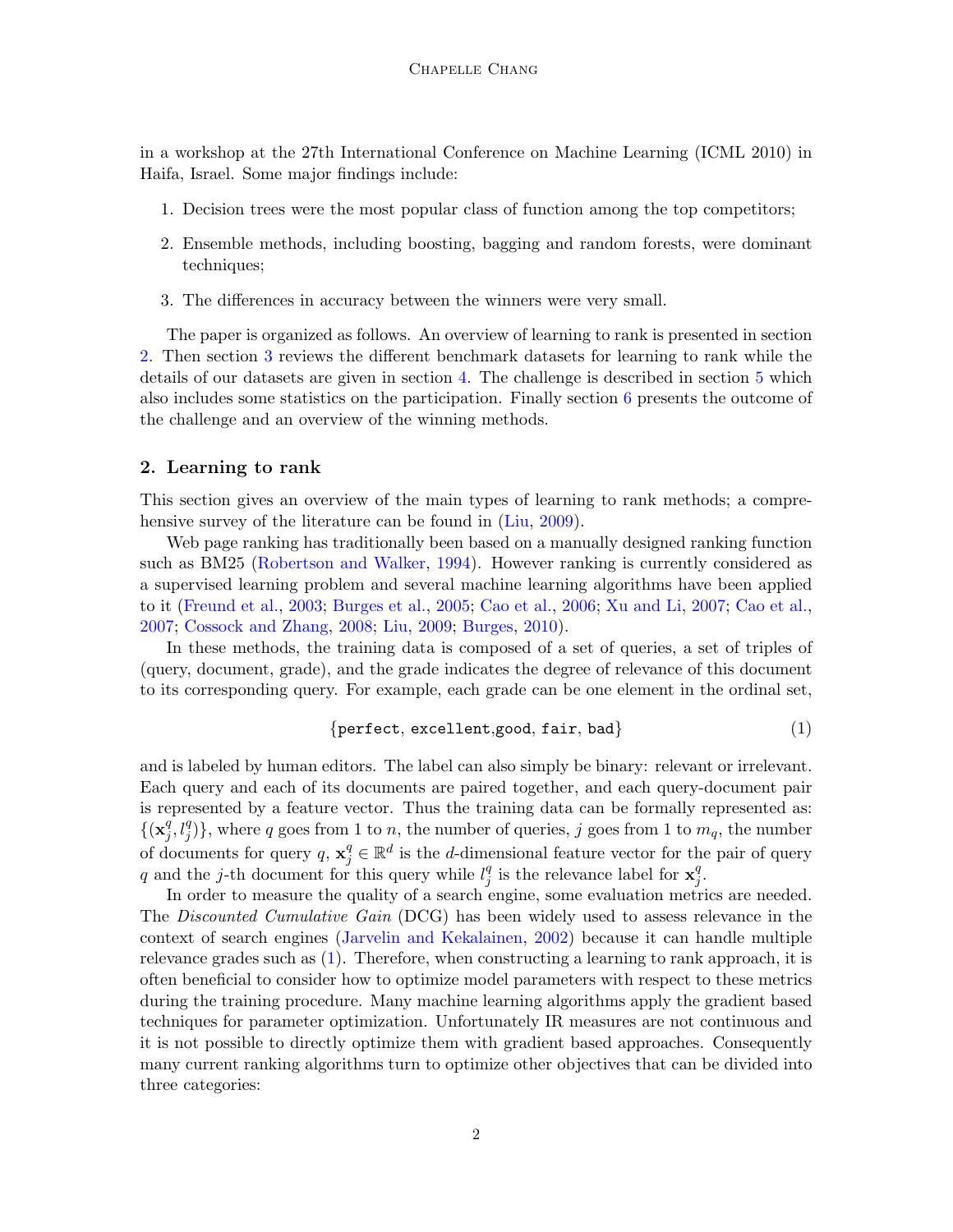**Pointwise** The objective function is of the form  $\sum_{q,j} \ell(f(\mathbf{x}_j^q))$  $\mathcal{L}_j^{q}$ ,  $l_j^{q}$ ) where  $\ell$  can for instance be a regression loss [\(Cossock and Zhang,](#page-21-1) [2008\)](#page-21-1) or a classification loss [\(Li et al.,](#page-22-2) [2008\)](#page-22-2).

**Pairwise** Methods in this category try to order correctly pairs of documents by minimizing

$$
\sum_q \sum_{i,j,\ l_i^q>l_j^q}^{m_q} \ell(f(\mathbf{x}_i^q)-f(\mathbf{x}_j^q)).
$$

RankSVM [\(Herbrich et al.,](#page-22-3) [2000;](#page-22-3) [Joachims,](#page-22-4) [2002\)](#page-22-4) uses  $\ell(t) = \max(0, 1 - t)$ , while RankNet [\(Burges et al.,](#page-20-0) [2005\)](#page-20-0) uses  $\ell(t) = \log(1 + \exp(-t))$ . GBRank [\(Zheng et al.,](#page-23-3) [2008\)](#page-23-3) is similar to RankSVM, but uses a quadratic penalization,  $\ell(t) = \max(0, 1-t)^2$  and is combined with functional gradient boosting. Finally in LambdaRank [\(Burges et al.,](#page-20-4) [2007\)](#page-20-4), the weight of each preference pair is the NDCG difference resulting from swapping that pair.

Listwise The loss function is defined over all the documents associated with the query,  $\ell({f}(\mathbf{x}_i^q))$  $_{j}^{q})\},\{l_{j}^{q}$  $j \choose j$  for  $j = 1 \ldots m_q$ . This type of algorithms can further be divided into two different sub-categories. The first one ignores the IR measure during training: for instance ListNet [\(Cao et al.,](#page-20-2) [2007\)](#page-20-2) and ListMLE [\(Xia et al.,](#page-23-4) [2008\)](#page-23-4) belong to this category. The second sub-category tries to optimize the IR measure during training: examples include AdaRank [\(Xu and Li,](#page-23-2) [2007\)](#page-23-2), several algorithms based on structured estimation [\(Chapelle](#page-20-5) [et al.,](#page-20-5) [2007;](#page-20-5) [Yue et al.,](#page-23-5) [2007;](#page-23-5) [Chakrabarti et al.,](#page-20-6) [2008\)](#page-20-6) and SoftRank [\(Taylor et al.,](#page-23-6) [2008\)](#page-23-6) which minimizes a smooth version of the NDCG measure.

For each query-document pair, a set of features is extracted to form a feature vector which typically consists of three parts: query-feature vector (depending only on the query), document-feature vector (depending only on the document), and query-document feature vector (depending on both). We will give in section [4.2](#page-6-0) a high-level description of the features used in the datasets released for the challenge.

## <span id="page-2-0"></span>3. Motivation

A lot of papers have been published in the last 5 years in the field of learning to rank. In fact about [1](#page-2-1)00 of such papers have been listed on the LETOR website.<sup>1</sup>

Before 2007 there was no publicly available dataset to compare learning to rank algorithms. The results reported in papers were often on proprietary datasets [\(Burges et al.,](#page-20-0) [2005;](#page-20-0) [Zheng et al.,](#page-23-3) [2008\)](#page-23-3) and were thus not reproducible. This hampered the research on learning to rank since algorithms could not be easily compared. The release of the LETOR benchmark  $(Q_{\text{in}})$  et al.,  $2010)^2$  $2010)^2$  $2010)^2$  in 2007 was a formidable boost for the development of learning to rank algorithms because researchers were able for the first time to compare their algorithms on the same benchmark datasets.

Unfortunately, the sizes of the datasets in LETOR are several orders of magnitude smaller than the ones used by search engine companies, as indicated in table [1.](#page-3-1) In particular, the limited number of queries – ranging from 50 to 106 – precludes any statistically significant difference between the algorithms to be reached. Also the number of features and relevance levels is lower than those found in commercial search engines. This became problematic

<span id="page-2-1"></span><sup>1.</sup> <http://research.microsoft.com/en-us/um/beijing/projects/letor/paper.aspx>

<span id="page-2-2"></span><sup>2.</sup> This paper refers to the third version of LETOR.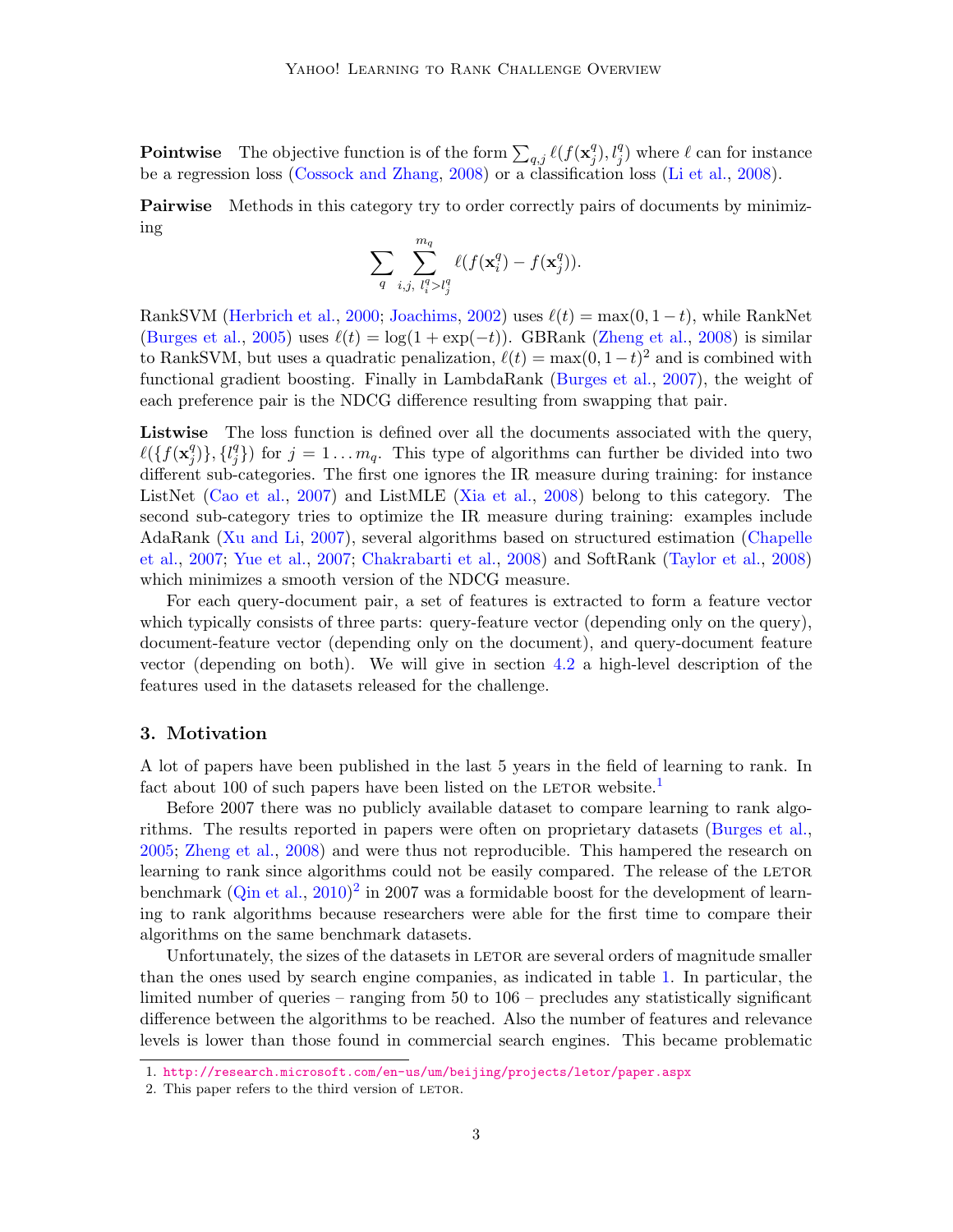<span id="page-3-1"></span>Table 1: Characteristics of publicly available datasets for learning to rank: number of queries, documents, relevance levels, features and year of release. The size of the 6 datasets for the '.gov' collection in LETOR have been added together. Even though this collection has a fairly large number of documents, only 2000 of them are relevant.

|                       | Queries | Doc.              |   | Rel. Feat. | Year |
|-----------------------|---------|-------------------|---|------------|------|
| LETOR $3.0 - Gov$     | 575     | 568k              | 2 | 64         | 2008 |
| LETOR $3.0$ – Ohsumed | 106     | 16k               | 3 | 45         | 2008 |
| LETOR $4.0$           | 2,476   | 85 k              | 3 | 46         | 2009 |
| Yandex                | 20,267  | 213k              | 5 | 245        | 2009 |
| Yahoo!                | 36,251  | 883 k             | 5 | 700        | 2010 |
| Microsoft             | 31,531  | $3,771 \text{ k}$ | 5 | 136        | 2010 |

because several researchers started to notice that the conclusions drawn from experimentation on LETOR datasets can be quite different than the ones from large real datasets. For instance, [Taylor et al.](#page-23-6) [\(2008\)](#page-23-6) reports in the table 1 of their paper that, on TREC data, SoftRank yields a massive 15.8% NDCG@10 improvement over mean squared error optimization; but on their internal web search data, both methods give similar results.

This observation prompted us to publicly release some of the datasets used internally at Yahoo!. We will detail in section [4](#page-3-0) how these datasets were constructed and assembled. It is noteworthy that around the same time, the Russian search engine Yandex also released one of their internal dataset for a competition.<sup>[3](#page-3-2)</sup> More recently, Microsoft announced the release of editorial judgments used to train the Bing ranking function along with 136 features widely used in the research community.<sup>[4](#page-3-3)</sup>

## <span id="page-3-0"></span>4. Datasets

Two datasets were released for the challenge, corresponding to two different countries. The first one, named  $SET$  1, originates from the US, while the second one,  $SET$  2, is from an Asian country. The reason for releasing two datasets will become clear in the next section; one of the track of the challenge was indeed a transfer learning track. Both datasets are in fact a subset of the entire training set used internally to train the ranking functions of the Yahoo! search engine. Table [2](#page-4-0) shows some statistics of these datasets.

The queries, urls and features descriptions were not disclosed, only the feature values were. There were two reasons of competitive nature for doing so:

1. Feature engineering is a critical component of any learning to rank system. For this reason, search engine companies rarely disclose the features they use. Releasing the queries and urls would lead to a risk of reverse engineering of our features.

<span id="page-3-2"></span><sup>3.</sup> Yandex, Internet Mathematics, 2009. Available at <http://imat2009.yandex.ru/en/datasets>.

<span id="page-3-3"></span><sup>4.</sup> Microsoft Learning to Rank Datasets, 2010. Available at <http://research.microsoft.com/mslr>.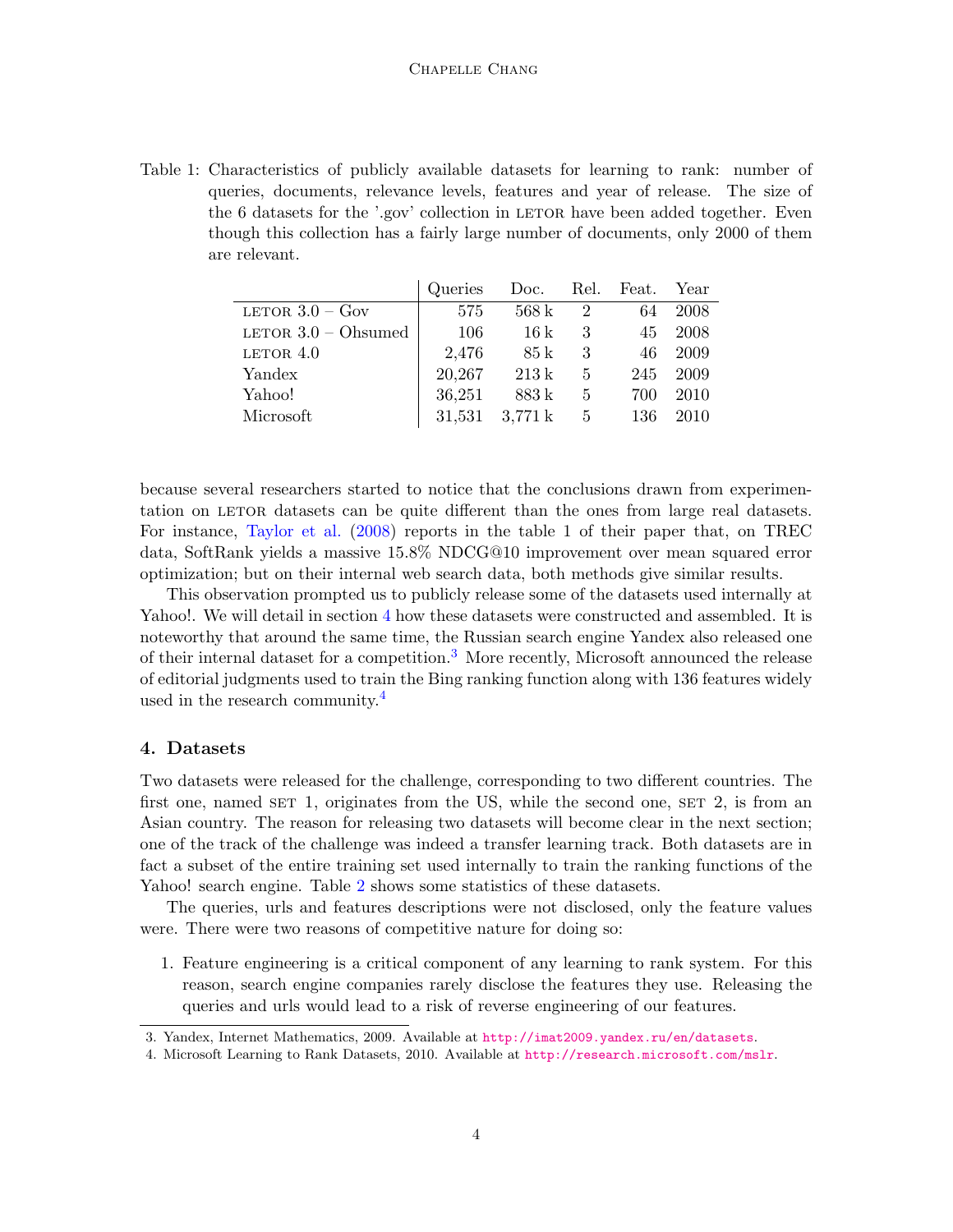<span id="page-4-0"></span>

|             |                                                | SET 1  |      |                       | SET <sub>2</sub> |       |
|-------------|------------------------------------------------|--------|------|-----------------------|------------------|-------|
|             | Train                                          | Valid. | Test | Train                 | Valid.           | Test  |
| Queries     | 19,944                                         | 2,994  |      | $6,983$   1,266 1,266 |                  | 3.798 |
| Dococuments | 473,134 71,083 165,660   34,815 34,881 103,174 |        |      |                       |                  |       |
| Features    |                                                | 519    |      |                       | 596              |       |

Table 2: Statistics of the two datasets released for the challenge.

2. Our editorial judgments are a valuable asset, and along with queries and urls, it could be used to train a ranking model. We would thus give a competitive advantage to potential competitors by allowing them to use our editorial judgments to train their model.

#### 4.1. Dataset construction

This section details how queries, documents and judgments were collected.

Queries The queries were randomly sampled from the query logs of the Yahoo! search engine. Each query was given a unique identifier. A frequent query is likely to be sampled several times from the query logs, and each of these replicates has a different identifier. This was done to ensure that the query distribution in these datasets follows the same distribution as in the query logs: frequent queries have effectively more weight.

Documents The documents are selected using the so-called pooling strategy as adopted by TREC [\(Harman,](#page-22-6) [1995\)](#page-22-6). The top 5 documents from different systems (different internal ranking functions as well as external search engines) are retrieved and merged. This process is typically repeated at each update of the dataset. A description of this incremental process is given in algorithm [1.](#page-5-0)

An histogram of the number of documents associated with each query can be found in figure [1.](#page-5-1) The average number of document per query is 24, but some queries have more than 100 documents. These queries are typically the most difficult ones: for difficult queries, the overlap in documents retrieved by the different engines is small and the documents change over time; these two factors explain that algorithm [1](#page-5-0) produces a large number of documents for this type of queries.

**Judgments** The relevance of each document to the query has been judged by a professional editor who could give one of the 5 relevance labels of set [\(1\)](#page-1-1). Each of these relevance labels is then converted to an integer ranging from 0 (for bad) to 4 (for perfect). There are some specific guidelines given to the editors instructing them how to perform these relevance judgments. The main purpose of these guidelines is to reduce the amount of disagreement across editors.

Table [3](#page-5-2) shows the distribution of the relevance labels. It can be seen that there are very few perfect. This is because, according to the guidelines, a perfect is only given to the destination page of a navigational query.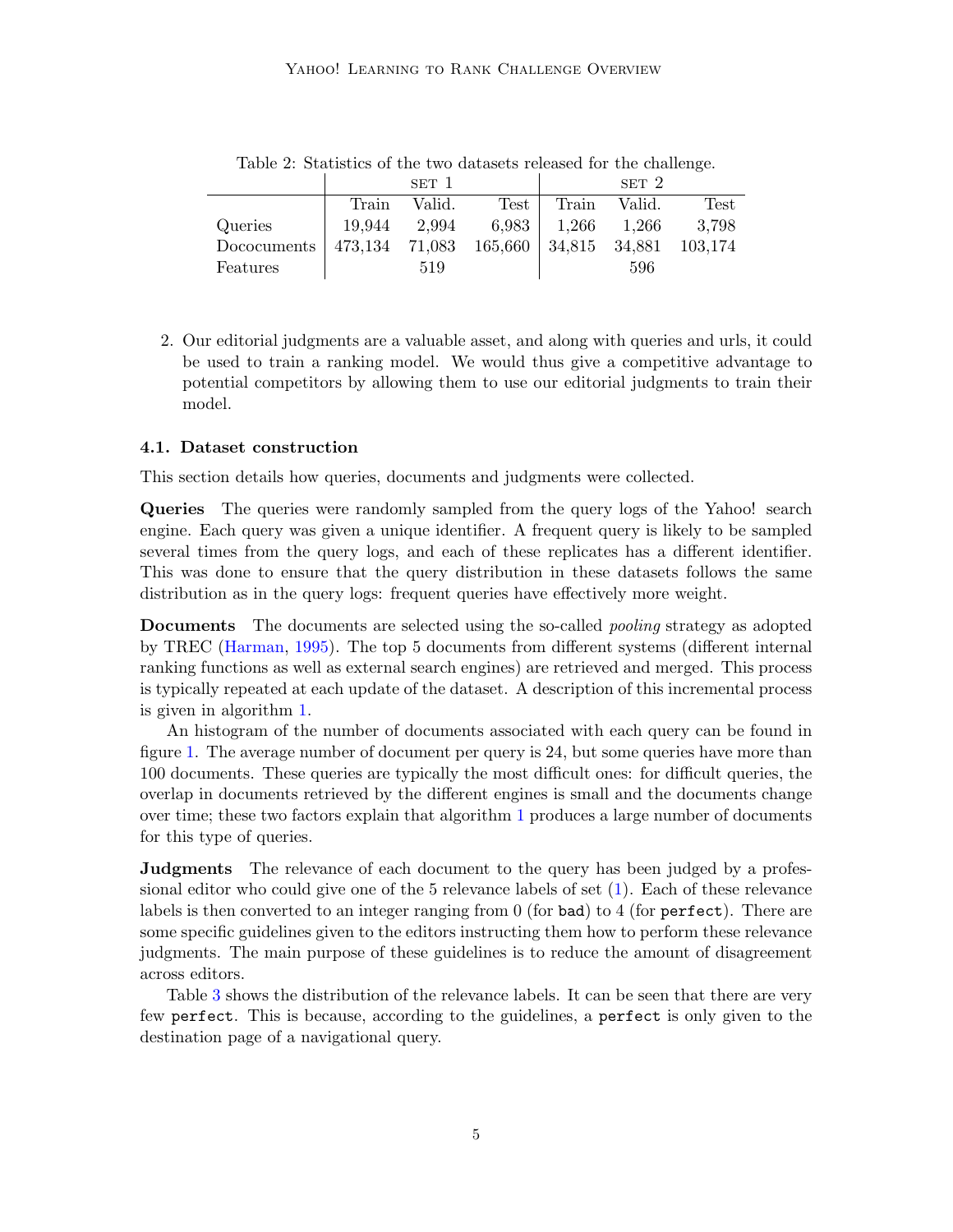Algorithm 1 High-level description of the dataset construction process.

<span id="page-5-0"></span> $Q = \emptyset$  Set of queries  $J = \emptyset$  Dictionary of (query,document), judgment for  $T = 1, ..., T$  do Create J incrementally over T time steps  $Q = Q \cup \{new random queries\}$ for all  $q \in Q$  do for all  $e \in E$  do E is a set of search engines for  $k = 1, ..., k_{max}$  do Typically  $k_{max} = 5$  $u = k^{th}$  document for query q according to engine e. if  $(q, u) \notin J$  then Get judgment *j* for  $(q, u)$  $J(q, u) = j$ end if end for end for end for end for



<span id="page-5-2"></span><span id="page-5-1"></span>Figure 1: Distribution, over both sets, of the number of documents per query.

| Grade     | Label | SET 1  | SET 2  |
|-----------|-------|--------|--------|
| Perfect   |       | 1.67%  | 1.89%  |
| Excellent | 3     | 3.88%  | 7.67%  |
| Good      | '2    | 22.30% | 28.55% |
| Fair      |       | 50.22% | 35.80% |
| Bad       |       | 21.92% | 26.09% |

Table 3: Distribution of relevance labels.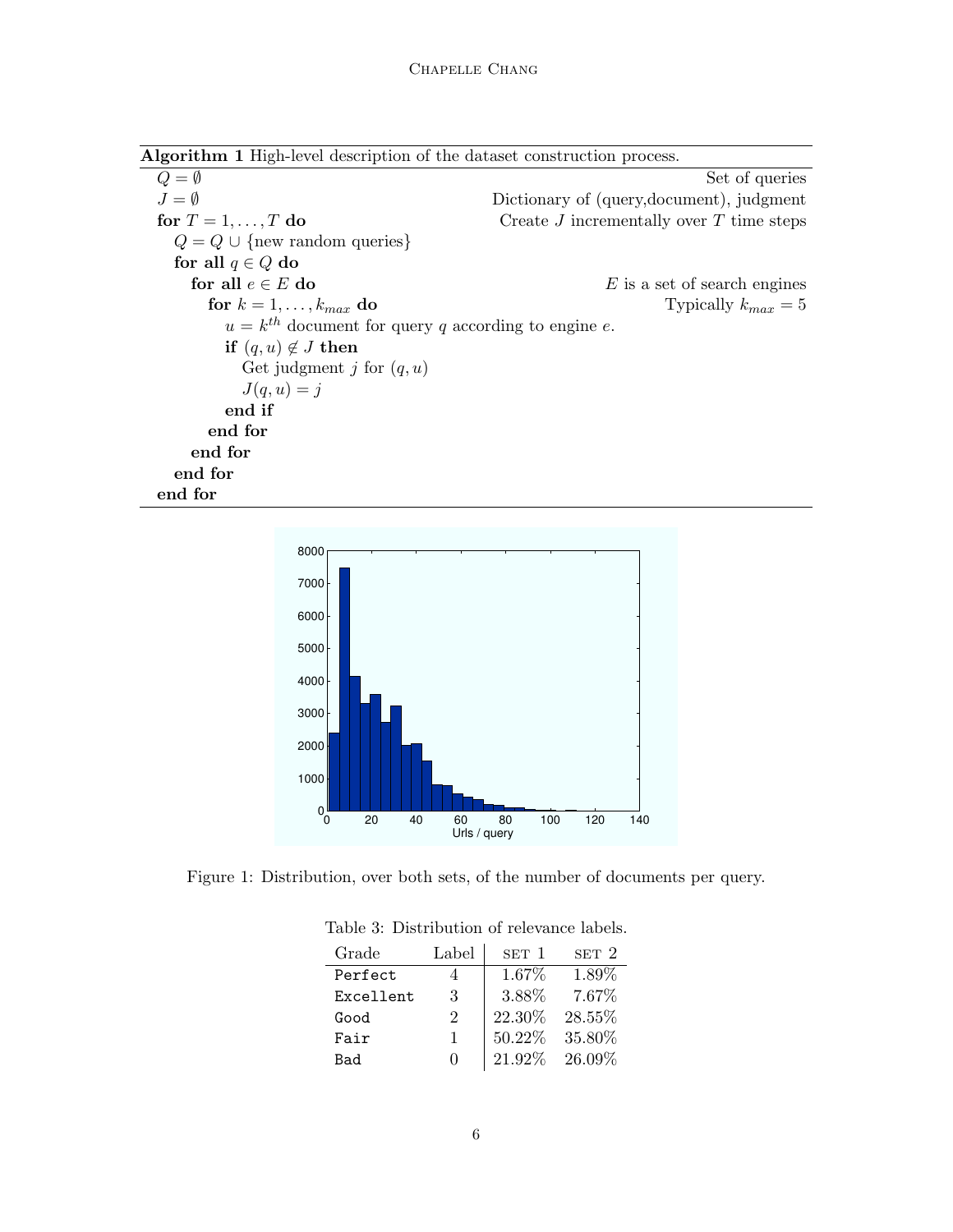## <span id="page-6-0"></span>4.2. Features

We now give an overview of the features released in these datasets. We cannot give specifics of how these features are computed, but instead give a high-level description, organized by feature type. Before going further, several general remarks need to be made. First, the features are described at the document level, but a lot of them have counterparts at the host level. This is to enable generalization for documents for which we have little information. Second, count features are often normalized in a sensible way. For instance, in addition to counting the number of clicks on a document, we would also compute the *click-through rate* (CTR), that is the ratio of the number of clicks to the number of impressions. Finally, some base features are often aggregated or combined into a new composite feature.

The features can be divided in the main following categories.

- Web graph This type of features tries to determine the quality or the popularity of a document based on its connectivity in the web graph. Simple features are functions of the number of inlinks and outlinks while more complex ones involve some kind of propagation on the graph. A famous example is PageRank [\(Page et al.,](#page-22-7) [1999\)](#page-22-7). Other features include distance or propagation of a score from known good or bad documents (Gyöngyi et al., [2004;](#page-21-2) [Joshi et al.,](#page-22-8) [2007\)](#page-22-8).
- Document statistics These features compute some basic statistics of the document such as the number of words in various fields. This category also includes characteristics of the url, for instance the number of slashes.
- Document classifier Various classifiers are applied to the document, such as spam, adult, language, main topic, quality, type of page (e.g. navigational destination vs informational). In case of a binary classifier, the feature value is the real-valued output of the classifier. In case of multiples classes, there is one feature per class.
- Query Features which help in characterizing the query type: number of terms, frequency of the query and of its terms, click-through rate of the query. There are also result set features, that are computed as an average of other features over the top documents retrieved by a previous ranking function. For example, the average adult score of the top documents retrieved for a query is a good indicator of whether the query is an adult one or not.
- Text match The most important type of features is of course the textual similarity between the query and the document; this is the largest category of features. The basic features are computed from different sections of the document (title, body, abstract, keywords) as well as from the anchor text and the url. These features are then aggregated to form new composite features. The match score can be as simple as a count or can be more complex such as BM25 [\(Robertson and Zaragoza,](#page-23-7) [2009\)](#page-23-7). Counts can be the number of occurrences in the document, the number of missing query terms or the number of extra terms (i.e. not in the query). Some basic features are defined over the query terms, while some others are arithmetic functions (min, max, or average) of them. Finally, there are also proximity features which try to quantify how far in the document are the query terms (the closer the better) [\(Metzler and Croft,](#page-22-9) [2005\)](#page-22-9).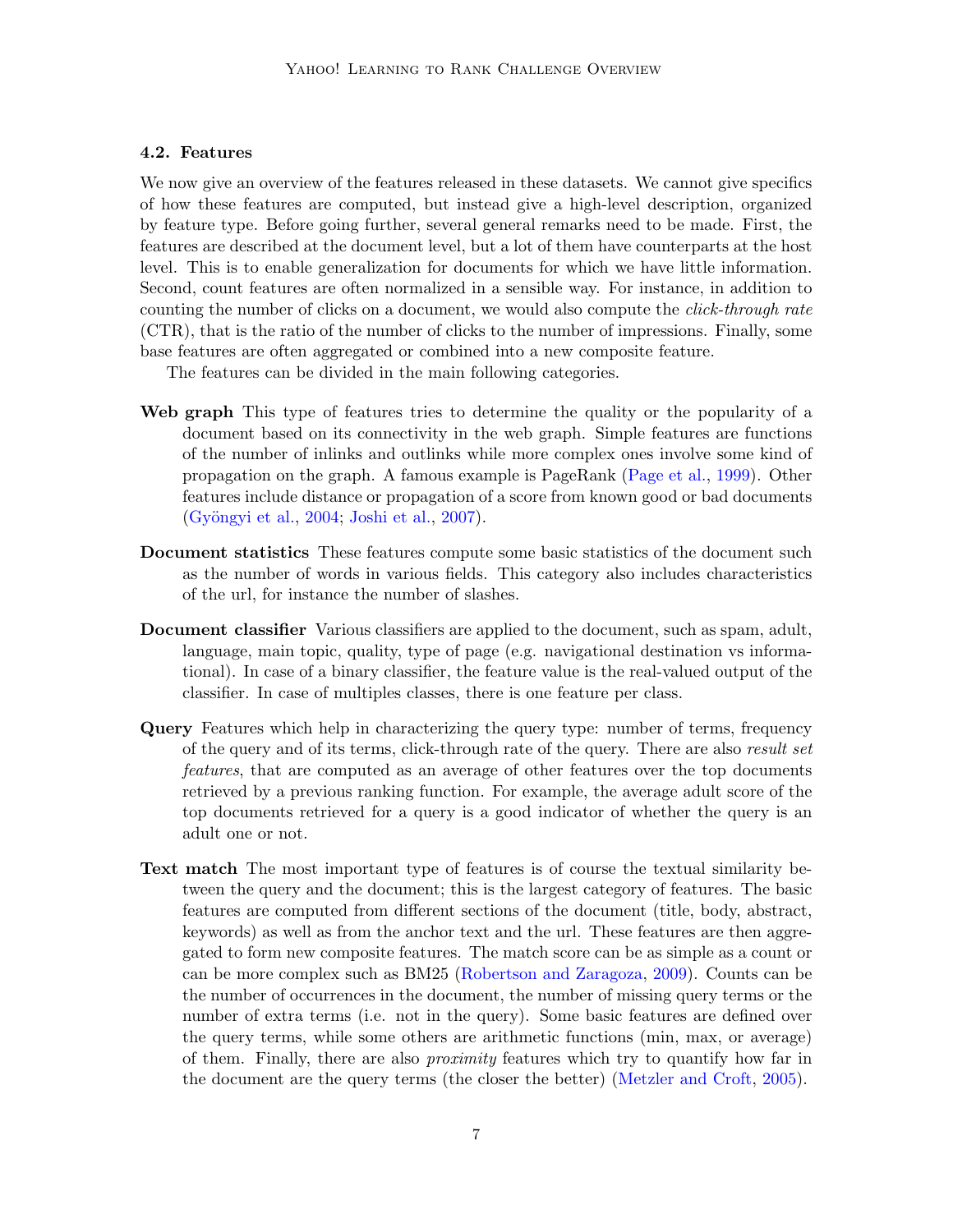- Topical matching This type of feature tries to go beyond similarity at the word level and compute similarity at the topic level. This can for instance been done by classifying both the query and the document in a large topical taxonomy. In the context of contextual advertising, details can be found in [\(Broder et al.,](#page-20-7) [2007\)](#page-20-7).
- Click These features try to incorporate the user feedback, most importantly the clicked results [\(Agichtein et al.,](#page-19-0) [2006\)](#page-19-0). They are derived either from the search or the toolbar logs. For a given query and document, different click probabilities can be computed: probability of click, first click, last click, long dwell time click or only click. Also of interest is the probability of skip (not clicked, but a document below is). If the given query is rare, these clicks features can be computed using similar, but more frequent queries. The average dwell time can be used as an indication of the landing page quality. The geographic similarity of the users clicking on a page is a useful feature to determine its localness. Finally, for a given host, the entropy of the click distribution over queries is an indication of its specificity.
- External references For certain documents, some meta-information, such as Delicious tags, is available and can be use to refine the text matching features. Also documents from specific domains have additional information which can be used to evaluate the quality of the page: for instance, the rating of an answer in Yahoo! Answers documents.
- Time For time sensitive queries, the freshness of a page is important. There are several features which measure the age of a document as well as the one of its inlinks and outlinks. More information on such features can be found in [\(Dong et al.,](#page-21-3) [2010,](#page-21-3) Section 5.1).

The datasets contain thus different types of features: binary, count, and continuous ones. The categorical features have been converted to binary ones. Figure [2](#page-8-0) hints at how many such features there are: it shows an histogram of the number of different values a features takes. There are for instance 48 binary features (taking only two values).

The features that we released are the result of a feature selection step in which the most predictive features for ranking are kept. They are typically part of the ranking system used in production. As a consequence, the datasets we are releasing are very realistic because they are used in production. The downside is that we cannot reveal the features semantics. The dataset recently released by Microsoft is different in that respect because the features description is given; they are some commonly used features in the research community and none of them is proprietary.

#### 4.3. Final processing

Each set has been randomly split into training, validation and test subsets. As explained in the next section, the validation set is used to give immediate feedback to the participants after a submission. In order to prevent participants from optimizing on the validation set, we purposely kept it relatively small. The training part of SET 2 is also quite small in order to be able to see the benefits from transfer learning. Sizes of the different subsets can be found in table [2.](#page-4-0)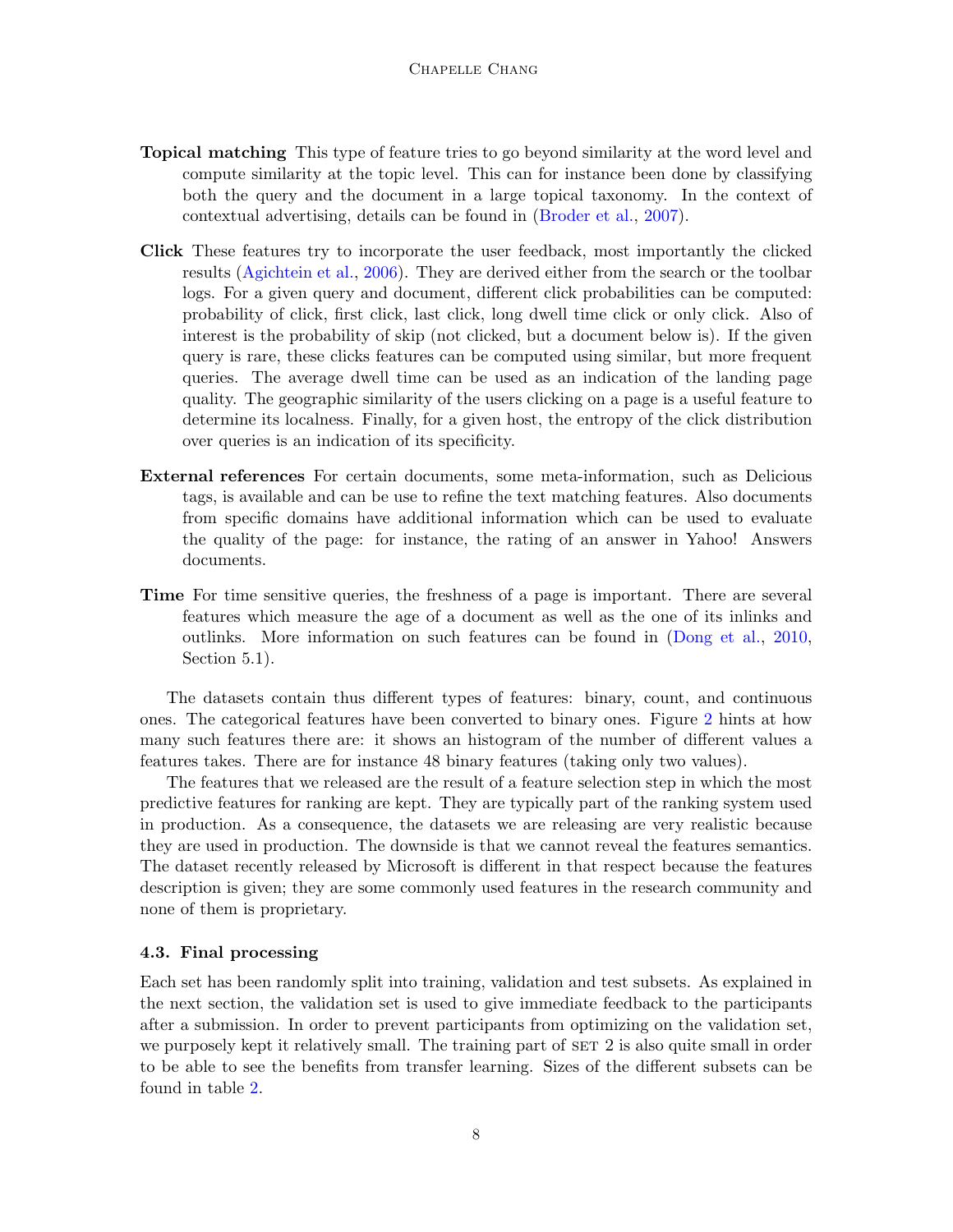

<span id="page-8-0"></span>Figure 2: Number of different values for a feature. The x-axis is the number of different values and the y-axis is the number of features falling into the corresponding bin.

Table 4: Data format

```
<line> .=. <relevance> qid:<qid> <feature>:<value> ... <feature>:<value>
\{>relevance> := . 0 | 1 | 2 | 3 | 4
<qid> .=. <positive integer>
<feature> .=. <positive integer>
<value> .=. <float>
```
The features are not the same on both sets: some of them are defined on SET 1 or SET 2 only, while 415 features are defined on both sets. The total number of features is 700. When a feature is undefined for a set, its value is 0. All the features have been normalized to be in the [0,1] range through the inverse cumulative distribution:

$$
\tilde{x}_i := \frac{1}{n-1} |\{j, \ x_j < x_i\}|,
$$

where  $x_1, \ldots, x_n$  are the original values for a given feature and  $\tilde{x}_i$  is the new value for the i-th example. This transformation is done simultaneously on the training, validation and test subsets of  $SET$  1 and  $SET$  2.

The format of the data is the same as in the SVM-light software<sup>[5](#page-8-1)</sup> and is described in table [4.](#page-8-2) The full datasets (including validation and test labels) are available under the Webscope program at <http://webscope.sandbox.yahoo.com>. Note that unlike other Webscope datasets, this one is not restricted to academic researchers.

<span id="page-8-1"></span><sup>5.</sup> <http://svmlight.joachims.org>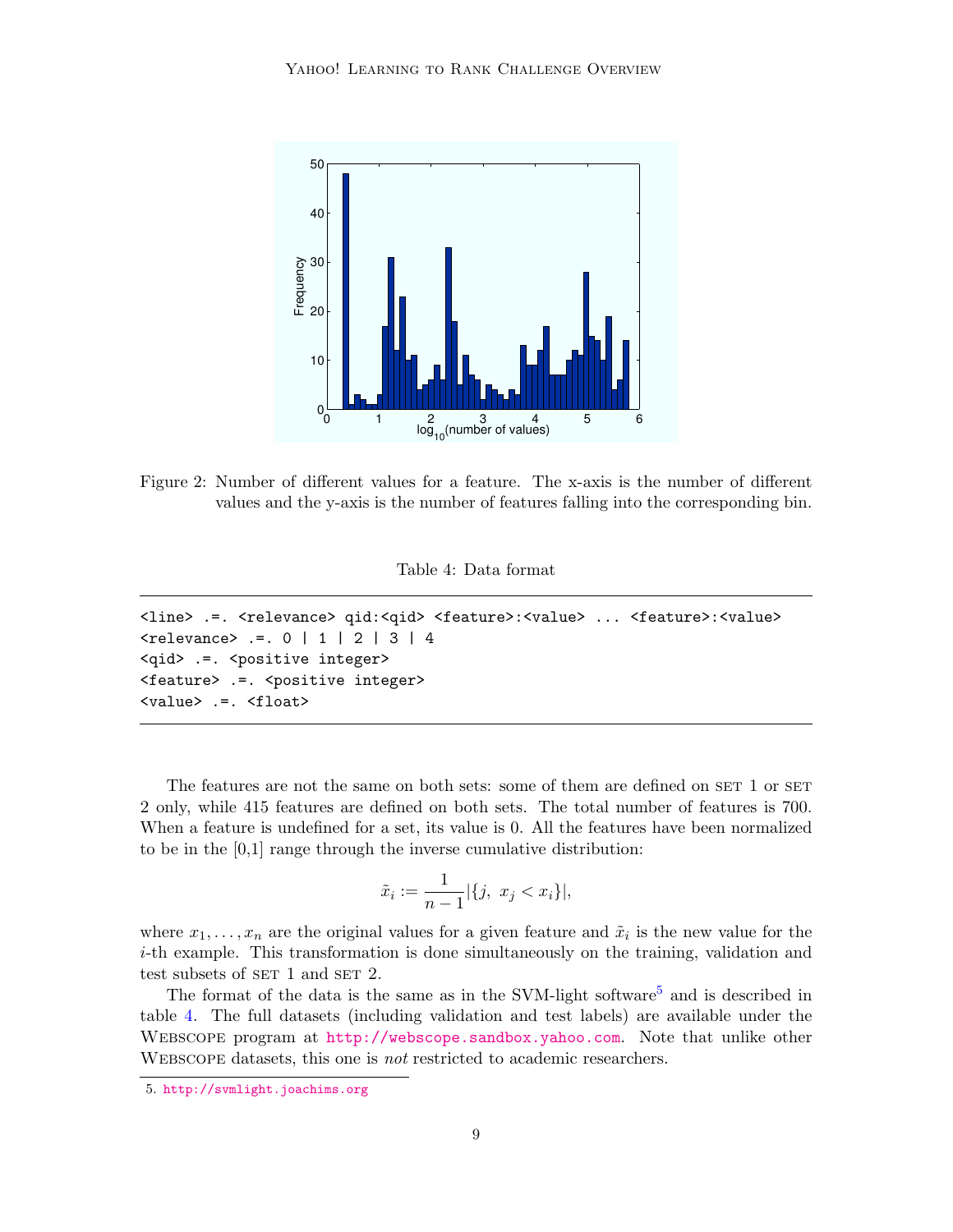<span id="page-9-1"></span>

| Table 5: Performance of the 3 baselines methods on the validation and test sets of SET 1: |
|-------------------------------------------------------------------------------------------|
| BM25F-SD is a text match feature, RankSVM is linear pairwise learning to rank             |
| method and GBDT is a non-linear regression technique.                                     |

|                                              | Validation |                                         | <b>Test</b> |       |  |
|----------------------------------------------|------------|-----------------------------------------|-------------|-------|--|
|                                              | ERR –      | NDCG-                                   | ERR.        | NDCG- |  |
| BM25F-SD   0.42598 0.73231   0.42853 0.73214 |            |                                         |             |       |  |
| RankSVM                                      |            | $0.43109$ $0.75156$ $0.43680$ $0.75924$ |             |       |  |
| GBDT.                                        |            | $0.45625$ $0.78608$   $0.46201$ 0.79013 |             |       |  |

## 4.4. Baselines

We report in table  $5$  the performance on  $SET$  1 of 3 baseline methods:

- BM25F-SD A high level description of this powerful text match feature is given in [\(Broder](#page-20-8) [et al.,](#page-20-8) [2010\)](#page-20-8). It is a combination of BM25F [\(Robertson et al.,](#page-23-8) [2004\)](#page-23-8) and Metzler's sequential dependence (SD) model [\(Metzler and Croft,](#page-22-9) [2005\)](#page-22-9), which provides an effective framework for term proximity matching. This feature has index 637 in the datasets and is one of the most predictive features for relevance.
- RankSVM We considered the linear version of this pairwise ranking algorithm first introduced in [\(Herbrich et al.,](#page-22-3) [2000\)](#page-22-3). There are several efficient implementation of this algorithm that are publicly available [\(Joachims,](#page-22-10) [2006;](#page-22-10) [Chapelle and Keerthi,](#page-20-9) [2010\)](#page-20-9). We used the former code available at [http://www.cs.cornell.edu/People/tj/svm\\_](http://www.cs.cornell.edu/People/tj/svm_light/svm_rank.html) [light/svm\\_rank.html](http://www.cs.cornell.edu/People/tj/svm_light/svm_rank.html).
- GBDT Gradient Boosted Decision Tree [\(Friedman,](#page-21-4) [2002\)](#page-21-4) is a simple yet very effective method for learning non-linear functions. It performs standard regression on the targets and is thus not specific to ranking. The targets were obtained by mapping the labels through the equation R used in the definition of the ERR metric  $(2)$ . Publicly available packages exist [\(Ridgeway,](#page-23-9) [2007\)](#page-23-9), but we used our internal implementation [\(Ye et al.,](#page-23-10) [2009\)](#page-23-10).

The parameters of RankSVM and GBDT were selected by a crude search on the validation set: for RankSVM, C was set to 200; and for GBDT, the parameters were set as follows: shrinkage rate  $= 0.05$ ; sampling rate  $= 0.5$ ; number of nodes  $= 20$ ; number of trees  $= 2400.$ 

# <span id="page-9-0"></span>5. Challenge

We first review the rules and organization of the challenge and then give some statistics about the participation and submissions.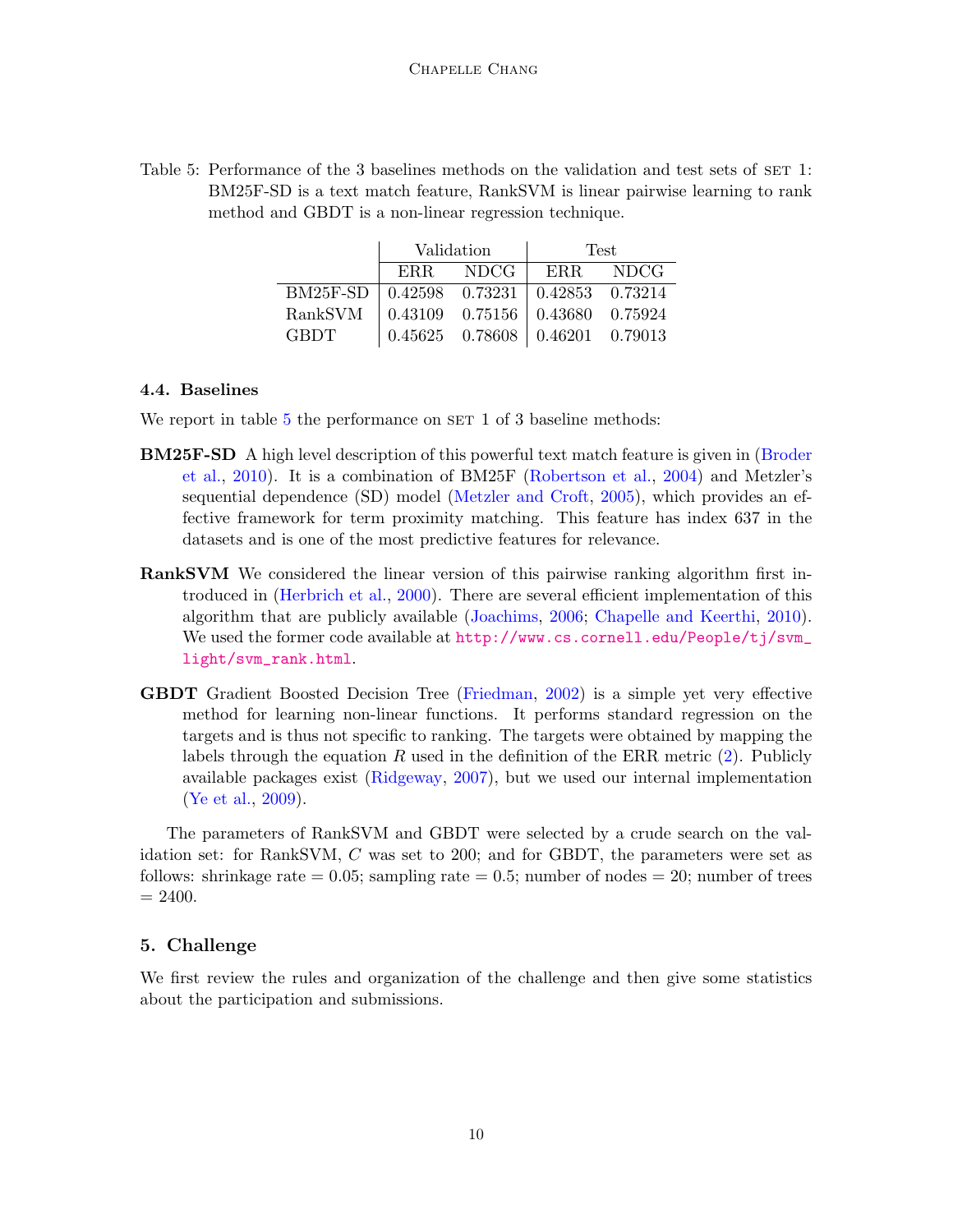# 5.1. Rules

The challenge ran from March 1st 2010 until May 31 2010. The official website was [http:](http://learningtorankchallenge.yahoo.com) [//learningtorankchallenge.yahoo.com](http://learningtorankchallenge.yahoo.com). The challenge was divided into two tracks, and competitors could compete in one or both of them.

- 1. A standard learning to rank track, using only SET 1.
- 2. A transfer learning track, where the goal is to leverage the training set from SET 1 to build a better ranking function on SET 2.

The reason for having a transfer learning track is that it has recently attracted a lot of interest [\(Chen et al.,](#page-21-5) [2009;](#page-21-5) [Gao et al.,](#page-21-6) [2009;](#page-21-6) [Long et al.,](#page-22-11) [2009;](#page-22-11) [Chapelle et al.,](#page-21-7) [2011b\)](#page-21-7), especially for learning web search ranking function across different countries. It is indeed expensive to collect large training sets for each individual country. We refer here to this task as *transfer learning*, but we could also have named it with the closely related concepts of multi-task learning or domain adaption.

#### 5.1.1. Metrics

Submissions were evaluated using two criteria: the Normalized Discounted Cumulative Gain (NDCG) [\(Jarvelin and Kekalainen,](#page-22-1) [2002\)](#page-22-1) and the Expected Reciprocal Rank (ERR) [\(Chapelle et al.,](#page-20-10) [2009\)](#page-20-10). NDCG is a popular metric for relevance judgments. Following [\(Burges et al.,](#page-20-0) [2005\)](#page-20-0), it became usual to assign exponentially high weight to highly relevant documents. We used the same formula in the challenge:

$$
NDCG = \frac{DCG}{Ideal\ DCG} \quad \text{and} \quad DCG = \sum_{i=1}^{\min(10,n)} \frac{2^{y_i} - 1}{\log_2(1+i)}
$$

ERR is a novel metric based on the cascade user model [\(Craswell et al.,](#page-21-8) [2008\)](#page-21-8) described in algorithm [2.](#page-11-0) It is defined as the expected reciprocal rank at which the user will stop his search under this model. The resulting formula is:

<span id="page-10-0"></span>
$$
\begin{aligned}\n\text{ERR} &= \sum_{i=1}^{n} \frac{1}{i} P(\text{user stops at } i) \\
&= \sum_{i=1}^{n} \frac{1}{i} R(y_i) \prod_{j=1}^{i-1} (1 - R(y_j)) \quad \text{with} \quad R(y) := \frac{2^y - 1}{16} \tag{2}\n\end{aligned}
$$

The ERR metric is very similar to the *pFound* metric used by Yandex [\(Segalovich,](#page-23-11) [2010\)](#page-23-11). In fact pFound is identical to the ERR variant described in [\(Chapelle et al.,](#page-20-10) [2009,](#page-20-10) Section 7.2).

Both metrics – NCDG and ERR – are defined at the query level. The score of a submission according to a metric is the arithmetic mean of this metric over the queries in the corresponding set. The NDCG scores were only provided for informational purposes: in order to determine the winners, the submissions were ranked according to their ERR score.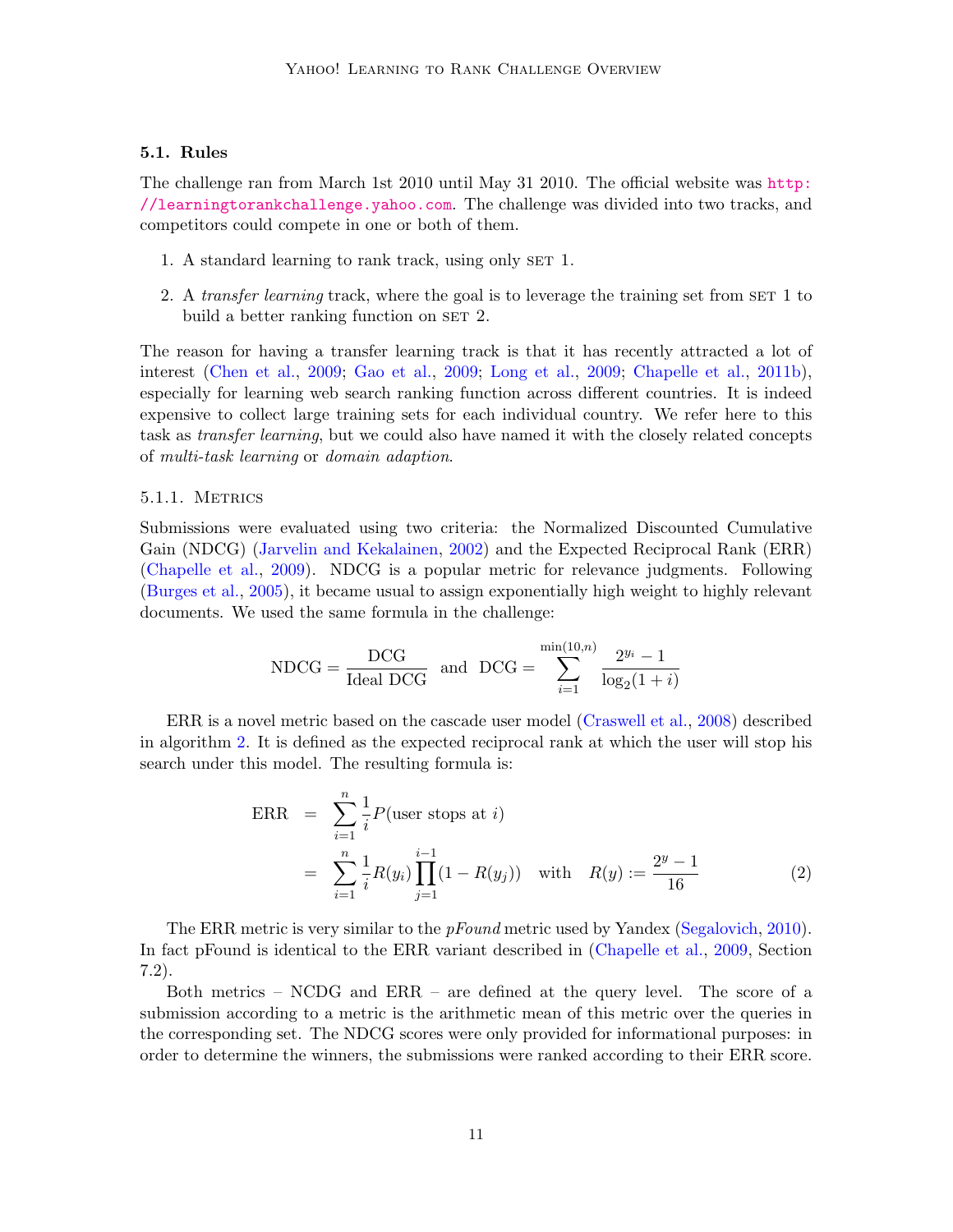Algorithm 2 The cascade user model

**Require:**  $R_1, \ldots, R_{10}$  the *relevance* of the 10 documents on the result page. 1:  $i = 1$ 

- 2: User examines position i.
- 3: if random $(0,1) \leq R_i$  then
- 4: User is satisfied with the i-th document and stops.
- 5: else
- 6:  $i \leftarrow i + 1$ ; go to 2
- <span id="page-11-0"></span>7: end if

|                | <b>LEARNING TO RANK</b><br><b>CHALLENGE</b>                                                  | from YAHOO!                  |                                        |                         |
|----------------|----------------------------------------------------------------------------------------------|------------------------------|----------------------------------------|-------------------------|
| Home           | <b>Datasets</b><br>Instructions                                                              | Registration<br>Submission   | Leaderboard<br><b>FAQs</b><br>Workshop |                         |
|                |                                                                                              |                              |                                        |                         |
|                | Scores on the validation set<br>Display top $\left(20 + \frac{1}{2}\right)$ leaders in track | ÷<br>Refresh<br>$\mathbf{1}$ |                                        |                         |
|                | Rank Team Name                                                                               | <b>Best Score (ERR)</b>      | <b>Best Score (NDCG)</b>               | <b>Last Submit Time</b> |
| 1              | Ca3Si2O7                                                                                     | 0.4611                       | 0.7995                                 | 2010-05-30 22:52:38     |
| $\overline{2}$ | catonakeyboardinspace                                                                        | 0.4609                       | 0.8011                                 | 2010-05-31 08:36:47     |
| 3              | Joker                                                                                        | 0.4607                       | 0.8011                                 | 2010-05-31 22:14:14     |
| $\overline{4}$ | AG                                                                                           | 0.4606                       | 0.8010                                 | 2010-05-31 23:03:48     |
| 5              | MLG                                                                                          | 0.4600                       | 0.7960                                 | 2010-05-31 23:44:09     |
| 6              | ya                                                                                           | 0.4598                       | 0.7976                                 | 2010-05-31 22:37:34     |
| $\overline{7}$ | LAL                                                                                          | 0.4590                       | 0.7926                                 | 2010-05-31 13:22:38     |
| 8              | HotStepper                                                                                   | 0.4588                       | 0.7938                                 | 2010-05-31 08:46:46     |
| 9              | WashU in Saint Louis                                                                         | 0.4584                       | 0.7943                                 | 2010-05-31 21:29:56     |
| 10             | MN-U                                                                                         | 0.4579                       | 0.7926                                 | 2010-05-31 23:50:42     |
| 11             | ULG-PG                                                                                       | 0.4579                       | 0.7923                                 | 2010-05-31 00:23:06     |
| 12             | cSiE                                                                                         | 0.4565                       | 0.7870                                 | 2010-05-31 19:38:19     |
| 13             | alexeigor                                                                                    | 0.4564                       | 0.7895                                 | 2010-04-24 03:10:33     |
| 14             | VeryGoodSignal                                                                               | 0.4563                       | 0.7889                                 | 2010-05-11 08:10:29     |
| 15             | yareg                                                                                        | 0.4561                       | 0.7921                                 | 2010-03-09 01:20:55     |
| 16             | arizona                                                                                      | 0.4555                       | 0.7898                                 | 2010-05-31 23:42:37     |
| 17             | rankzl                                                                                       | 0.4548                       | 0.7834                                 | 2010-04-15 19:21:45     |
|                | L?earning                                                                                    | 0.4543                       | 0.7823                                 | 2010-05-25 18:58:44     |
| 18             |                                                                                              |                              |                                        |                         |
| 19             | depechemode                                                                                  | 0.4543                       | 0.7869                                 | 2010-04-26 02:48:31     |

<span id="page-11-1"></span>Figure 3: Leaderboard at the end of the challenge

# 5.1.2. Submissions

Competitors were required to submit the predicted ranks of the documents on the validation and test sets. They were getting immediate feedback – ERR and NDCG scores – on the validation set. A leaderboard was showing up to the top 100 teams. Figure [3](#page-11-1) is a picture of the leaderboard on track 1 at the end of the challenge. Getting feedback on a validation set has now become standard in machine learning challenges: it enables competitors to gauge how well they are doing and it makes the challenge more fun and interactive. The results on the test set were not disclosed until the end of the challenge and were used to rank the winners.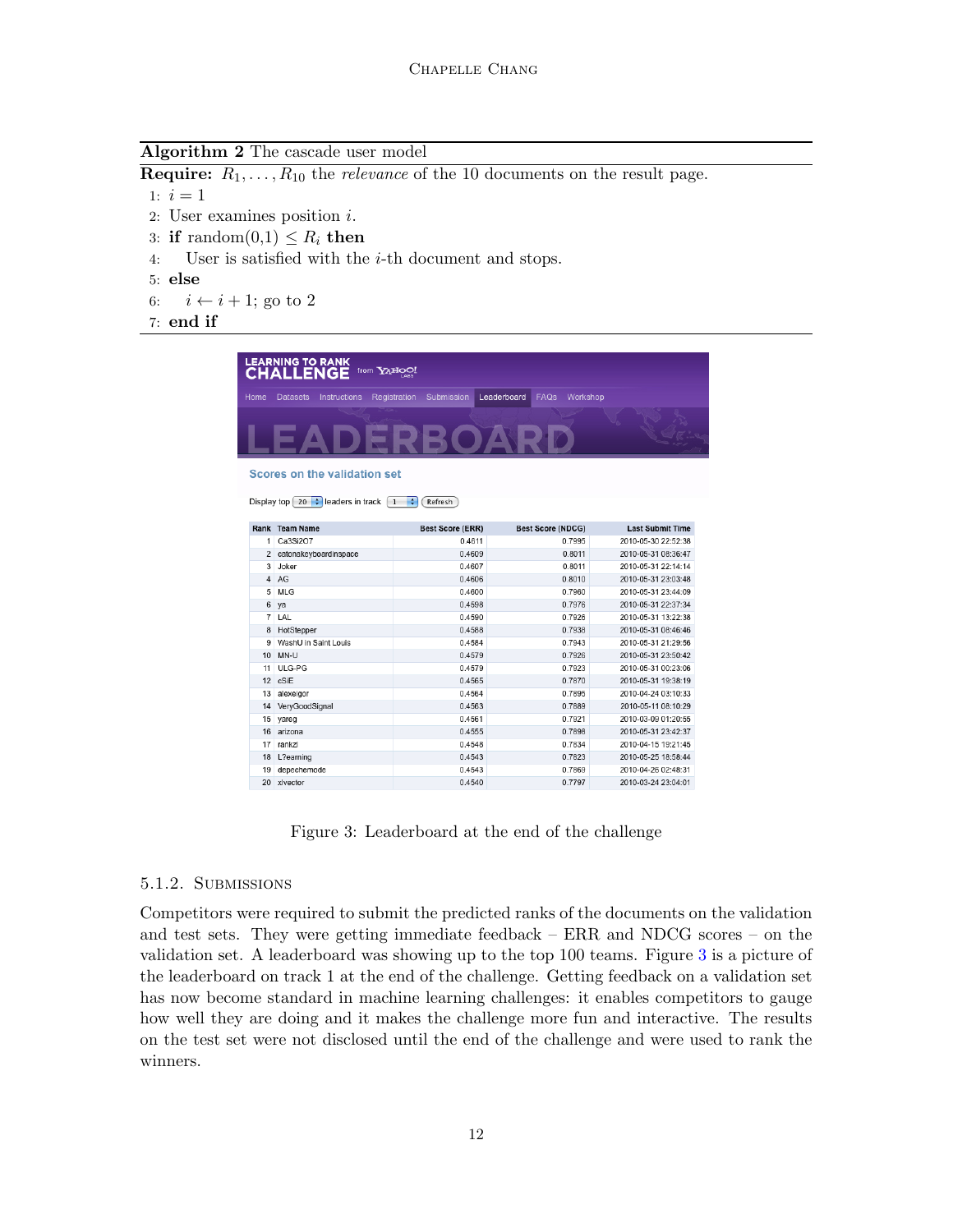| All                   | 1055 |
|-----------------------|------|
| Submissions $\geq 1$  | 383  |
| Submissions $> 2$     | 307  |
| Submissions $\geq 10$ | 104  |

<span id="page-12-0"></span>Table 6: Participation: number of teams as a function of their number of submissions.

Participants were allowed to upload multiple submissions over the course of the challenge, but not more than one submission every 8 hours. This was to prevent server overload as well as guessing of the validation set labels. However, only one submission – the socalled *primary submission* – counted for determining the winners of the challenge. At any time during the challenge, the competitors had the opportunity to select, among all their submissions, the one they wished to have judged as their primary submission.

### 5.1.3. Prizes

At the end of the challenge, the primary entries from all participants were ranked in decreasing order of their respective ERR scores. The top four competitors of each track received the following cash prizes, summing up to \$30,000.

| Place           | Prize   |
|-----------------|---------|
| 1st             | \$8,000 |
| 2 <sub>nd</sub> | \$4,000 |
| 3rd             | \$2,000 |
| 4th             | \$1,000 |

#### 5.2. Participation

Competitors could enter the challenge as an individual or as part of a team, but they were not allowed to be part of multiples teams. This was to ensure fairness in the challenge and prevent a competitor from increasing his chance of winning by creating multiple teams. However some people tried to bypass this rule by creating different accounts – up to 200 – and registered a team under each account. We thus manually clean the challenge database and did our best to delete these fraudulent competitors. The statistics presented below are after this initial cleaning step.

There were 1294 participants and 1055 teams registered. This implies that most teams were single participants, but the largest team was fairly large with 7 individuals. The degree of involvement in the challenge differed greatly between teams. Table [6](#page-12-0) lists the number of teams as a function their number of submissions. The numbers indicate that 64% of the teams registered in the challenge did not submit any entry. These people were probably merely interested in obtaining the datasets. The datasets were indeed only available to registered competitors. But as indicated at the end of section [4,](#page-3-0) the datasets are now publicly available.

Track 1 turned out to be more popular than track 2: there were 3711 submissions in track 1 coming from 363 teams, while there were only 1025 submissions from 121 teams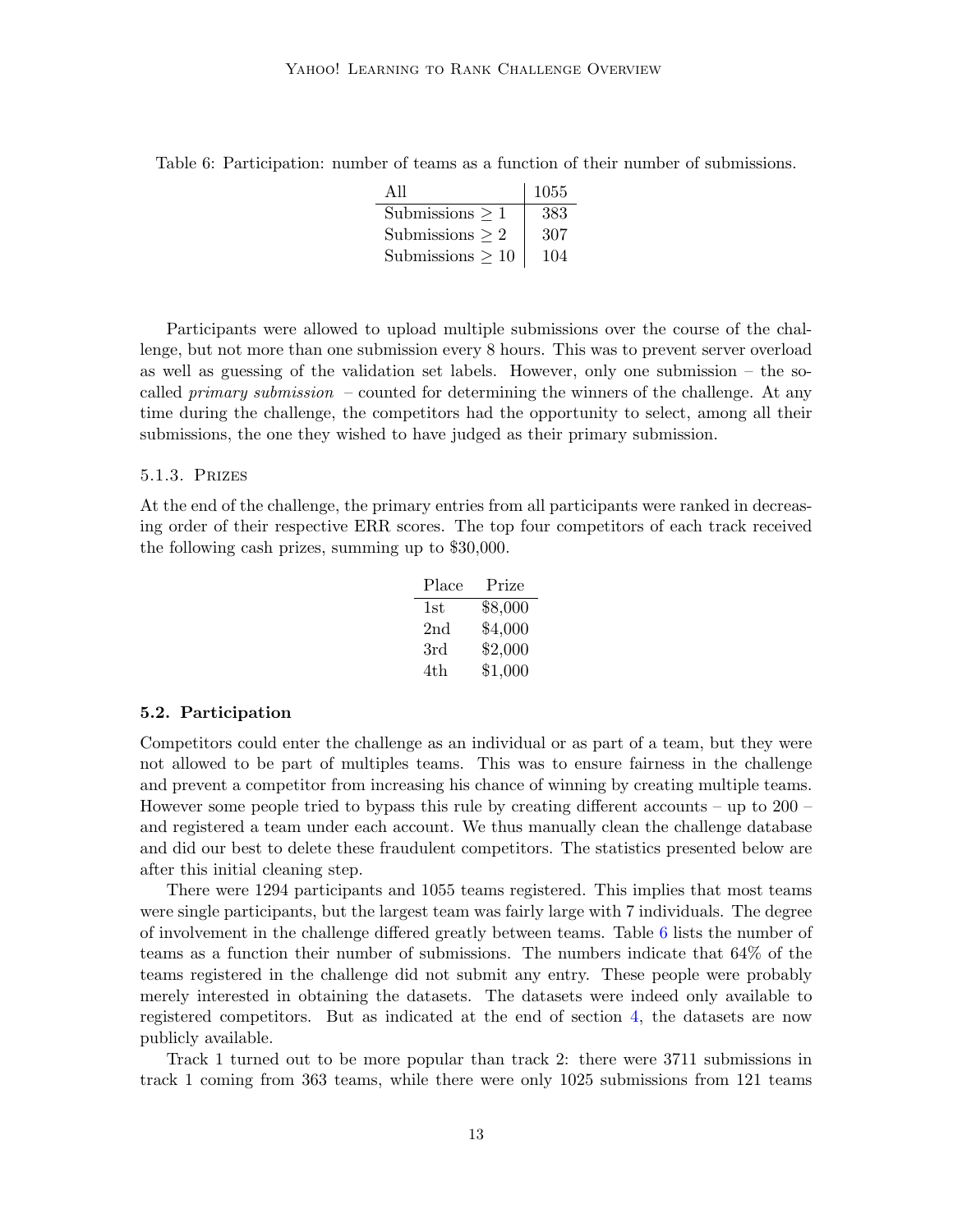#### Chapelle Chang



<span id="page-13-0"></span>Figure 4: Breakdown of the number of page views by country of origin.

in track 2. This is probably because track 2 required more specialized algorithms and in contrast track 1 was more accessible.

We were also interested in quantifying the diversity in the geographic origin of the participants. We did not have directly this information for the competitors, but we estimated it by analyzing the traffic of the website. During the 3 months that the challenge lasted, there were 113,000 page views from 97 countries, and the distribution across countries is plotted in figure [4.](#page-13-0) We were pleased to see that the challenge drew interest all around the world.

When registering, there was an optional *affiliation* field. Based on this field and the email address of the competitors, we tried to estimate the proportion of academic and industrial competitors. For 55% of the competitors, we were not able to determine their affiliation – because the affiliation field is empty and the domain of the email address is uninformative – but among other competitors, 78% had an academic affiliation while 22% worked in industry. It is not too surprising to have a large majority of participants from academia because industrial researchers have typically less time to devote to challenges. However 22% is a substantial proportion and it shows that ranking is a relevant problem in the industrial world.

Finally, figure [5](#page-14-0) shows the number of submissions received each day of the challenge. This number was stable around 50 submissions during most of the challenge, but not unexpectedly, the number of submissions soared in the last couple of days.

#### 5.3. Analysis of the submissions

Metrics Since we reported two metrics in this challenge, a natural question is to know to what extent these two metrics correlate. As can be seen in figure [6,](#page-14-1) there is a relatively high correlation between them: the Kendall  $\tau$  correlation coefficient, computed across the track 1 submissions, is 0.89. However, when zooming on the best submissions (right hand side of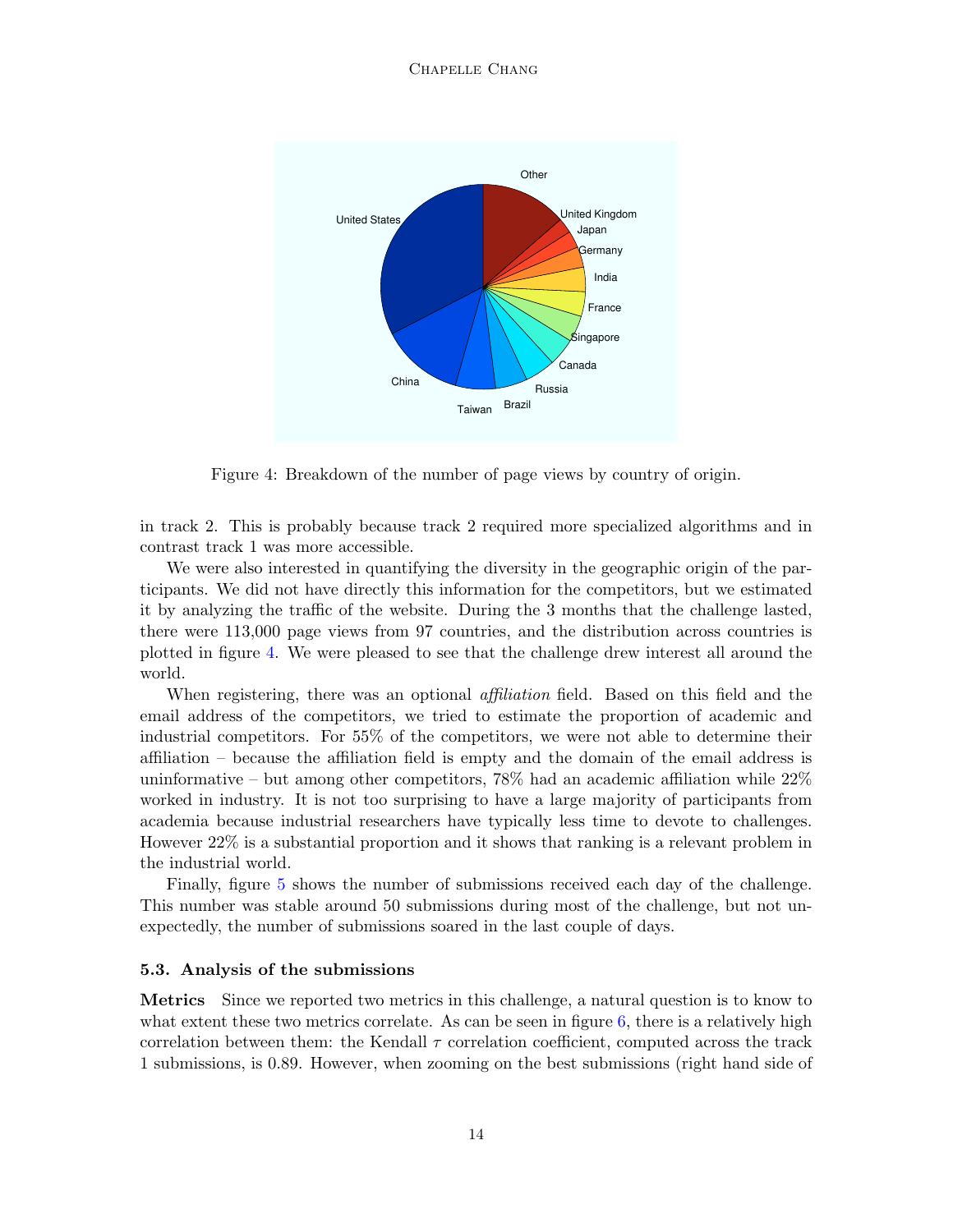

Figure 5: Number of submissions per day (both tracks).

<span id="page-14-0"></span>

<span id="page-14-1"></span>Figure 6: Scatter plot of the the NDCG and ERR scores on the validation set of track 1.

the figure), it appears that there are some substantial differences between both metrics; in particular the best submissions according to NDCG and ERR are not the same.

Distribution of scores The distribution of ERR scores on both tracks is shown in figure [7.](#page-15-0) Since the data was given in the SVM-Light format, it is not too surprising that most competitors tried the ranking version of that software at first. This correspond to the the "Linear RankSVM" bump in the figure. Note that these distributions have in fact quite a heavy tail on the left (not shown), corresponding to random or erroneous submissions.

Evolution of the scores The evolution of the test score of the best competitors is shown in figure [8.](#page-15-1) The winner team on track 1 (Ca3Si2O7) entered the challenge rather late, but had a strong finish and was able to secure the first place couple of days before the end of the challenge. Most teams did not overfit during the challenge, meaning that a better score on the validation set often meant a better score on the test set. The only exception seems to be the team WashU in track 2 which had a drop on the test set at around the 83rd day.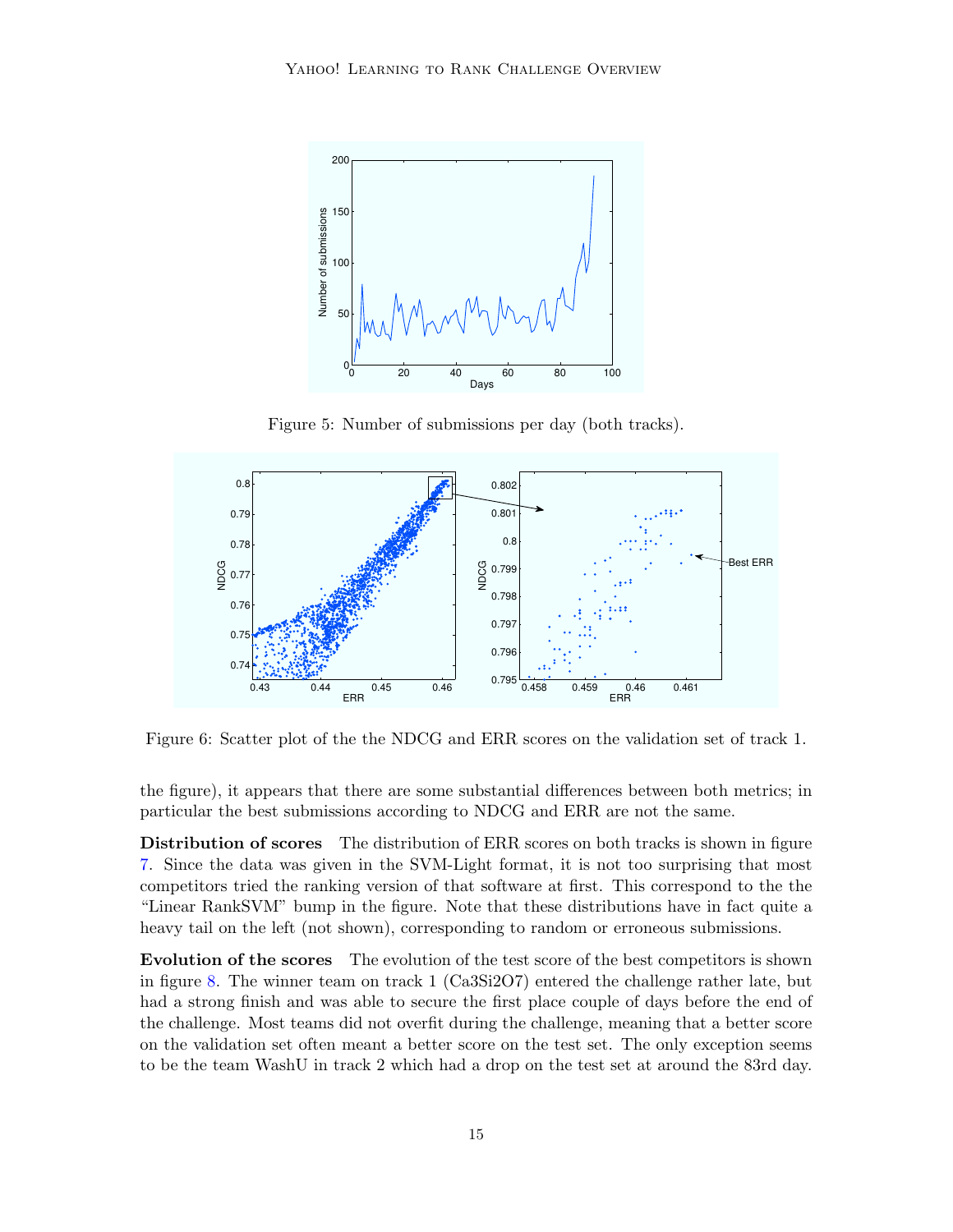

<span id="page-15-0"></span>Figure 7: Distribution of the ERR scores on the validation sets of track 1 (left) and track 2 (right).



<span id="page-15-1"></span>Figure 8: Evolution of the test score of the best submission (according to the validation score) on track 1 (left) and track 2 (right).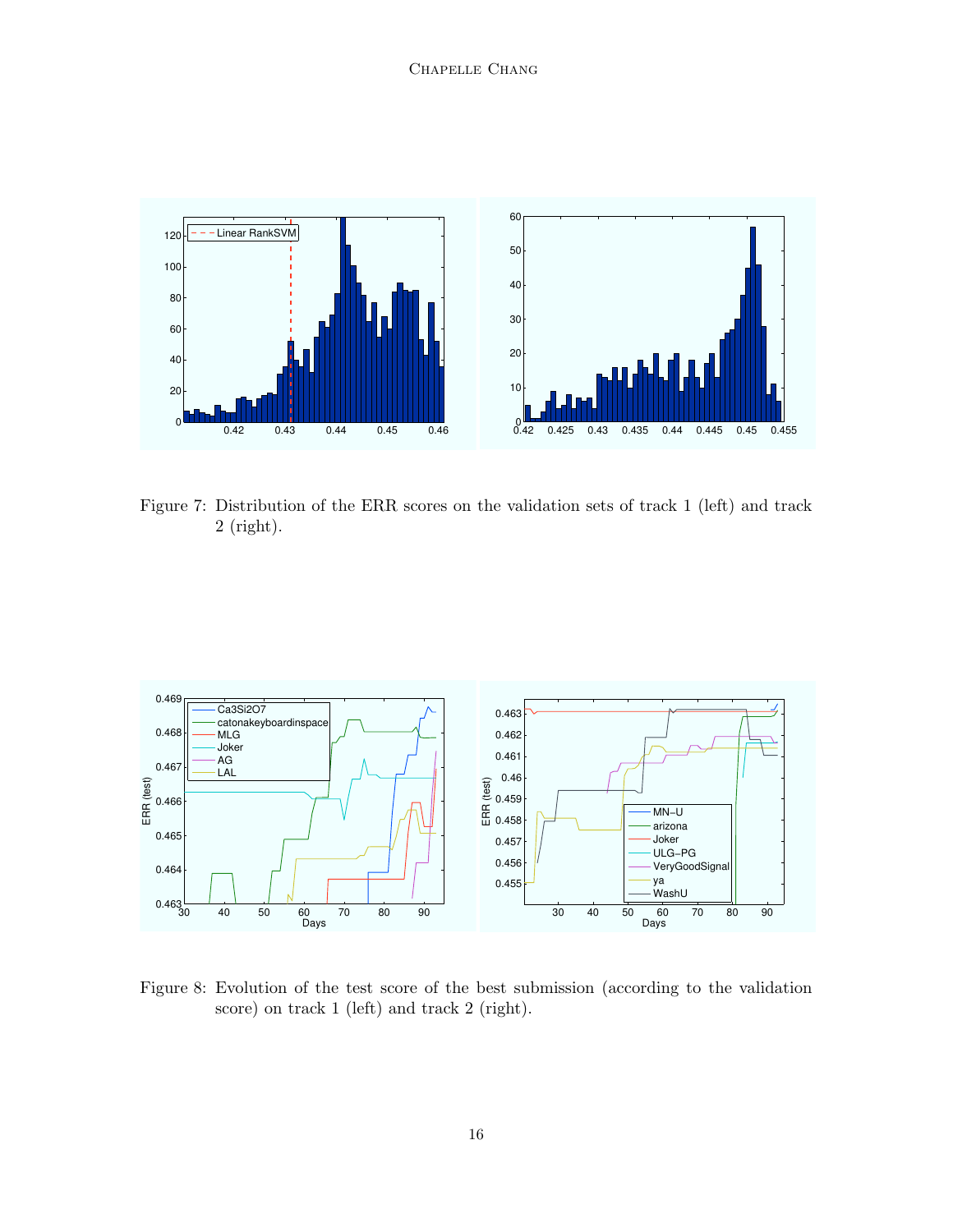| Track I        |                                                   |         |  |  |  |  |
|----------------|---------------------------------------------------|---------|--|--|--|--|
|                | C. Burges, K. Svore, O. Dekel, Q. Wu, P. Bennett, | 0.46861 |  |  |  |  |
|                | A. Pastusiak and J. Platt (Microsoft Research)    |         |  |  |  |  |
| $\overline{2}$ | E. Gottschalk (Activision Blizzard) and D. Vogel  | 0.46786 |  |  |  |  |
|                | (Data Mining Solutions)                           |         |  |  |  |  |
| 3              | M. Parakhin (Microsoft) – Prize declined          | 0.46695 |  |  |  |  |
| 4              | D. Pavlov and C. Brunk (Yandex Labs)              | 0.46678 |  |  |  |  |
| 5              | D. Sorokina (Yandex Labs)                         | 0.46616 |  |  |  |  |
|                | Track 2                                           |         |  |  |  |  |
| 1              | I. Kuralenok (Yandex)                             | 0.46348 |  |  |  |  |
| $\overline{2}$ | P. Li (Cornell University)                        | 0.46317 |  |  |  |  |
| 3              | D. Pavlov and C. Brunk (Yandex Labs)              | 0.46311 |  |  |  |  |
| 4              | P. Geurts (University of Liège)                   | 0.46169 |  |  |  |  |

<span id="page-16-1"></span>Table 7: Winners of the challenge along with the ERR score of their primary submission.  $T<sub>1</sub>$  1

# <span id="page-16-0"></span>6. Outcome

# 6.1. Winners

As explained above, we ranked each team based on the ERR score of their primary submission on the test set. The winners are listed in table [7.](#page-16-1) A condition for winning the prize was to prepare a presentation describing the method used for the challenge. The winners were then invited to give this presentation at an ICML workshop in Haifa on June 23rd, 2010. The 3rd competitor in track 1 declined the prize and as a result the 4th and 5th teams were promoted of one rank.

The profile of the winners is quite diverse: several of them work for search engine companies (Microsoft and Yandex); P. Li and P. Guerts are academic researchers; E. Gottschalk and D. Vogel are actively participating in machine learning and data mining challenges such as the KDD cups. It is worth noting that the leader of the winning team of track 1, Chris Burges, is the author of the first web search learning to rank paper [\(Burges et al.,](#page-20-0) [2005\)](#page-20-0).

The ERR scores in table [7](#page-16-1) of the top competitors are very close. We thus performed a paired t-test between the primary submissions of each of the 5 top competitors. The resulting p-values are listed in table [8.](#page-17-0) It can be seen that most of the differences are not statistically significant. This is even more pronounced on track 2 where the test set was smaller than the one of track 1. The closeness of the scores does not necessarily imply that the predictions are similar. In fact an oracle ensemble method, choosing for each query the best ranking among the top 10 primary submissions results, would have an ERR score of 0.4972 in track 1. This number is substantially higher than those listed in table [8](#page-17-0) and indicates that the predictions from the competitors are different enough and that there is probably still some room for improvement.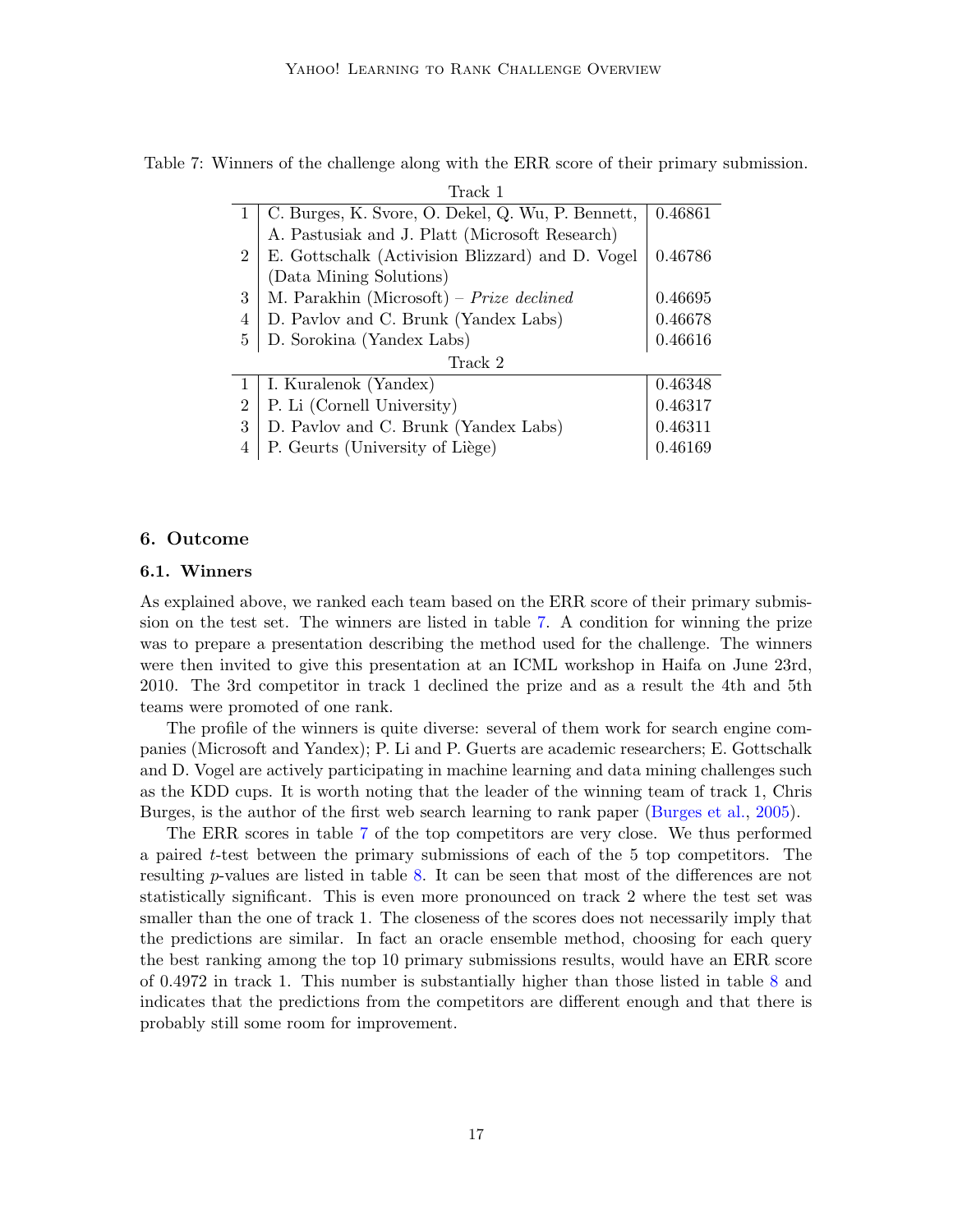|       |  | $Pos 2 \tPos 3 \tPos 4 \tPos 5$                                   |                                                                 |       |  | $\sqrt{P}$ Pos 2 Pos 3 Pos 4 Pos 5                                            |       |
|-------|--|-------------------------------------------------------------------|-----------------------------------------------------------------|-------|--|-------------------------------------------------------------------------------|-------|
|       |  |                                                                   | $\text{Pos } 1 \mid 0.262 \quad 0.007 \quad 0.007 \quad 0.0002$ |       |  | Pos 1   0.712 0.659 0.069 0.045                                               |       |
|       |  | $\begin{bmatrix} \n\cos 2 & 0.221 & 0.123 & 0.019\n\end{bmatrix}$ |                                                                 |       |  | $\begin{bmatrix} \n\text{Pos } 2 &   & 0.941 & 0.111 & 0.075 \n\end{bmatrix}$ |       |
| Pos 3 |  | $0.802 \quad 0.254$                                               |                                                                 | Pos 3 |  | 0.057 0.084                                                                   |       |
| Pos 4 |  |                                                                   | 0.325                                                           | Pos 4 |  |                                                                               | 0.956 |

<span id="page-17-0"></span>Table 8: p-values from a paired t-test between the top 5 primary submissions on track 1 (left) and track 2 (right)

#### 6.2. Methods used

The similarity between the methods used by the winners is striking: all of them used decision trees and ensemble methods.

[Burges et al.](#page-20-11) [\(2011\)](#page-20-11) used a linear combination of 12 ranking models, 8 of which were LambdaMART [\(Burges,](#page-20-3) [2010\)](#page-20-3) boosted tree models, 2 of which were LambdaRank neural nets, and 2 of which were logistic regression models. While LambdaRank was originally instantiated using neural nets, LambdaMART implements the same ideas using the boostedtree style MART algorithm, which itself may be viewed as a gradient descent algorithm. Four of the LambdaMART rankers (and one of the nets) were trained using the ERR measure, and four (and the other net) were trained using NDCG. Extended training sets were also generated by randomly deleting feature vectors for each query. Various approaches were explored to linearly combine the 12 rankers, but simply adding the normalized model scores worked as well as the other approaches.

Eric Gottschalk and David Vogel first processed the datasets to create new normalized features. The original and derived features were then used as inputs into a random forest procedure. Multiple random forests were then created with different parameters used in training process. The out-of-bag estimates from the random forests were then used in a linear regression to ensemble the forests together. For the final submission, this ensemble was blended with a gradient boosting machine trained on a transformed version of the dependent variable.

Dmitry Pavlov and Cliff Brunk tested a machine learning approach for regression based on the idea of combining bagging and boosting called BagBoo [\(Gorodilov et al.,](#page-21-9) [2010\)](#page-21-9). The model borrows its high accuracy potential from Friedman's gradient boosting, and high efficiency and scalability through parallelism from Breiman's bagging. It often achieves better accuracies than bagging or boosting alone. For the transfer learning track, they combined the datasets in a way that puts 7 times higher weight on SET 2.

Daria Sorokina also used the idea of combining bagging and boosting in an algorithm called Additive Groves [\(Sorokina et al.,](#page-23-12) [2007\)](#page-23-12).

Igor Kuralenok proposed a novel pairwise method called YetiRank [\(Gulin et al.,](#page-21-10) [2011\)](#page-21-10) that modifies Friedman's gradient boosting method in the gradient computation part. It also takes uncertainty in human judgements into account.

Ping Li recently proposed Robust LogitBoost [\(Li,](#page-22-12) [2010\)](#page-22-12) to provide a numerically stable implementation of the highly influential LogitBoost algorithm [\(Friedman et al.,](#page-21-11) [2000\)](#page-21-11), for classifications. Unlike the widely-used MART algorithm, (robust) LogitBoost use both the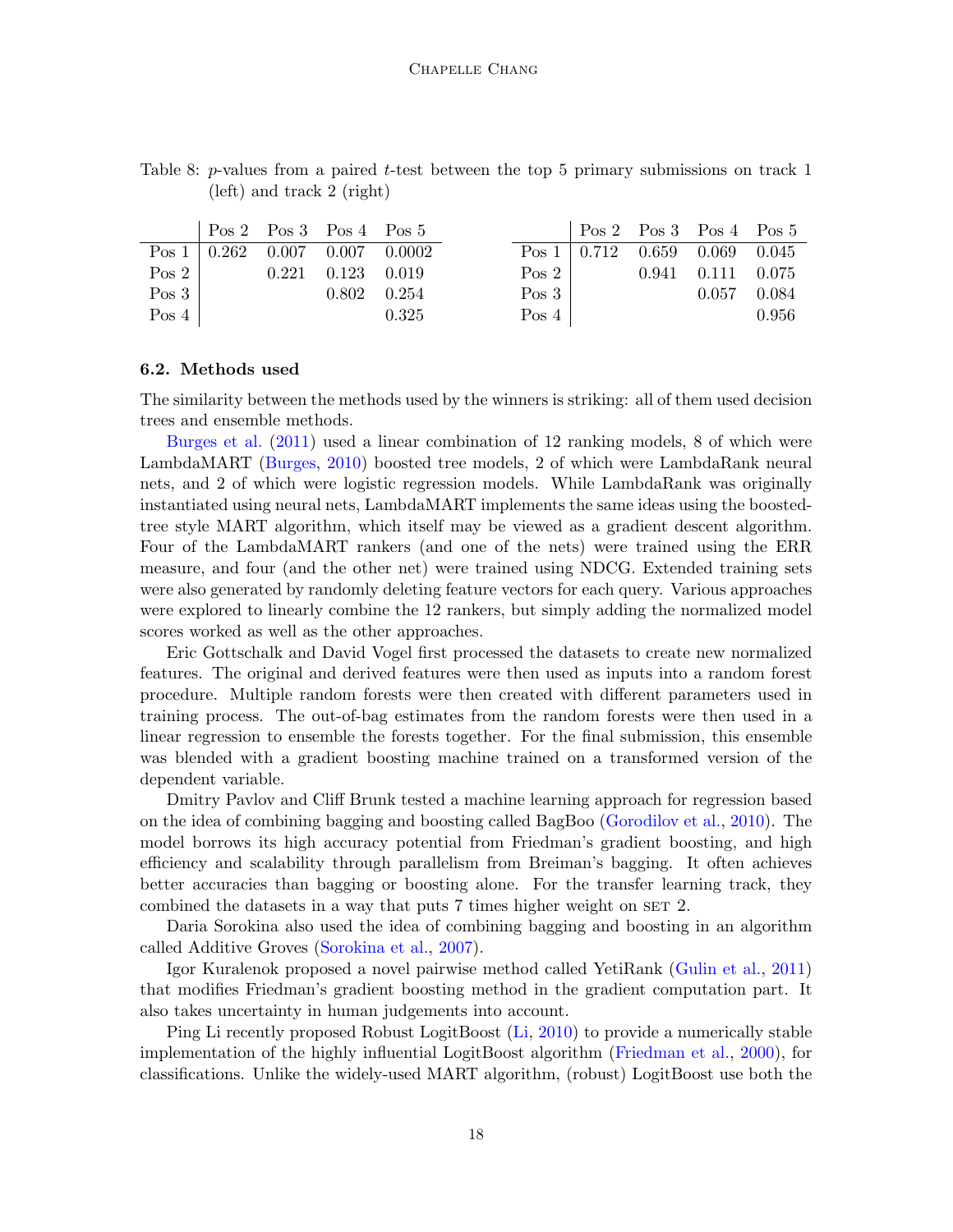first and second-order derivatives of the loss function in the tree-splitting criterion. The five-level ranking problem was viewed as a set of four binary classification problems. The predicted class probabilities were then mapped to a relevance score as in [\(Li et al.,](#page-22-2) [2008\)](#page-22-2). For transfer learning, classifiers were learned on each set and a linear combination of the class probabilities from both sets was used.

[Geurts and Louppe](#page-21-12) [\(2011\)](#page-21-12) experimented with several tree-based ensemble methods, including bagging, random forests, and extremely randomized trees [\(Geurts et al.,](#page-21-13) [2006\)](#page-21-13), several (pointwise) classification and regression-based coding of the relevance label, and several ranking aggregation schemes. The best result on the first track was obtained with the extremely randomized trees in a standard regression setting. On the second transfer learning track, the best entry was obtained using extremely randomized regression trees built only on the set 2 data. While several attempts at combining both sets were somewhat successful when cross-validated on the training set, the improvements were slight and actually not confirmed on the validation set.

Finally the proceedings of the challenge include contributions from two teams that were not among the winning teams, but still performed very well. [Busa-Fekete et al.](#page-20-12) [\(2011\)](#page-20-12) used decision trees within a multi-class version of AdaBoost while [Mohan et al.](#page-22-13) [\(2011\)](#page-22-13) tried various combinations of boosted decision trees and random forests for the transfer learning track.

## 6.3. Lessons

The Yahoo! Learning to Rank Challenge was overall very successful, with much higher participation than anticipated. We designed the rules and organized the challenge by taking into account the experience gained from previous machine learning challenges. As for learning to rank, there are two main lessons we learned from this challenge.

First, we used to believe that more advanced ranking algorithms could largely improve the relevance. However, the results clearly demonstrate that the solutions to ranking problem are quite mature. Comparing the best solution of ensemble learning with the baseline of regression model (GBDT), the relevance gap is rather small. The good performance of simple regression based techniques appears to be at odds with most publications on learning to rank. There are two possible explanations for this. One of them is that some of the "improvements" reported in papers are due to chance. A recent paper [\(Blanco and](#page-20-13) [Zaragoza,](#page-20-13) [2011\)](#page-20-13) analyzes this kind of random discoveries on small datasets. The other explanation has to do with the class of functions. In general, the choice of the loss function is all the more critical as the class of function is small, resulting in underfitting; figure [9](#page-19-1) illustrates that point in classification. But when the class of functions is sufficiently large and underfitting is not an issue anymore, the choice of the loss function is of secondary importance. Most learning to rank papers consider a linear function space for the sake of simplicity. This space of functions is probably too limited and the above reasoning explains that substantial gains can be obtained by designing a loss function specifically tuned for ranking. But with ensemble of decision trees, the modeling complexity is large enough and squared loss optimization is sufficient. A theoretical analysis of the link between squared loss and DCG can be found in [\(Cossock and Zhang,](#page-21-1) [2008\)](#page-21-1)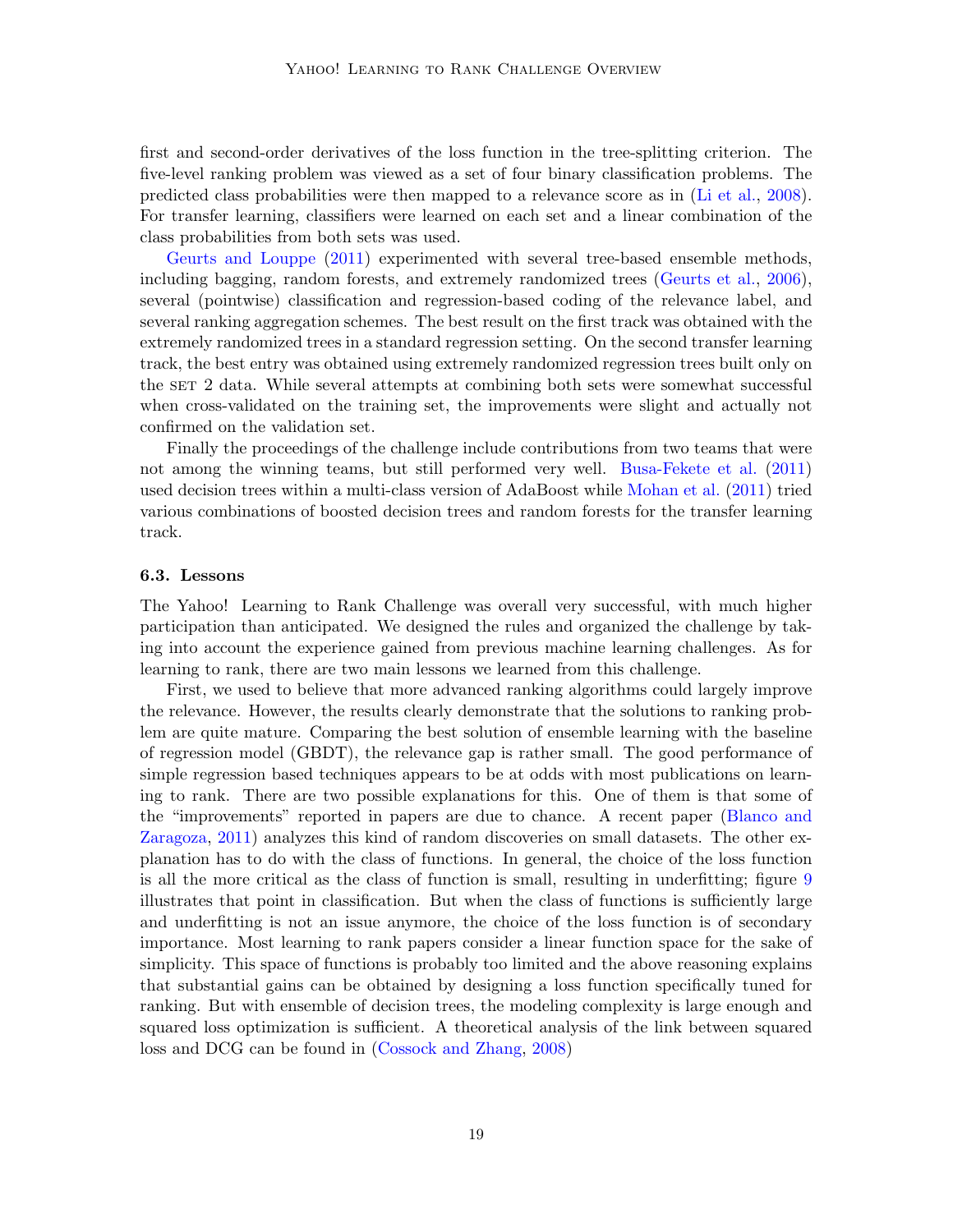#### <span id="page-19-1"></span>Chapelle Chang



Figure 9: One dimensional example illustrating the effect of the loss function. The goal is to classify the red crosses against the blue dots. The solution of linear regression (with targets  $\pm 1$ ) is bad, but changing the squared to loss to any classification loss yields the desired solution. Alternatively, non-linear regression also solves the problem; here is a decision stump suffices.

A second lesson from this challenge is that the benefits from transfer learning seem limited. None of the competitors were able to clearly outperform the baseline consisting in learning from the local data only. In order to provide a good benchmark data for transfer learning research, we should either release another dataset which has more similarities with the US data, or reduce the total amount of local training data.

# 7. Conclusion

Research on learning to rank is heavily dependent on a reliable benchmark dataset. We believe that the datasets released for the Yahoo! Learning to Rank Challenge help the research community to develop and evaluate state-of-the-art ranking algorithms in a reliable and realistic way.

The results of the challenge clearly showed that nonlinear models such as trees and ensemble learning methods are powerful techniques. It was also surprising to notice that the relevance difference among the top winners is very small, suggesting that the existing solutions to ranking problem are quite mature and that the research on learning to rank should now go beyond the traditional setting that this challenge considered. This is the reason why we suggest, in the afterword of these proceedings, some future research directions for learning to rank [\(Chapelle et al.,](#page-21-14) [2011a\)](#page-21-14).

# Acknowledgments

We are very grateful to Jamie Lockwood, Kim Capps-Tanaka and Alex Harte for their help in organizing and launching this challenge; and to George Levchenko and Prasenjit Sarkar for the web site design and engineering. Finally special thanks to Isabelle Guyon for her valuable feedback on the organization and rules of the challenge.

## References

<span id="page-19-0"></span>E. Agichtein, Er. Brill, and S. Dumais. Improving web search ranking by incorporating user behavior information. In *SIGIR '06: Proceedings of the 29th annual international* conference on Research and development in information retrieval, pages 19–26, 2006.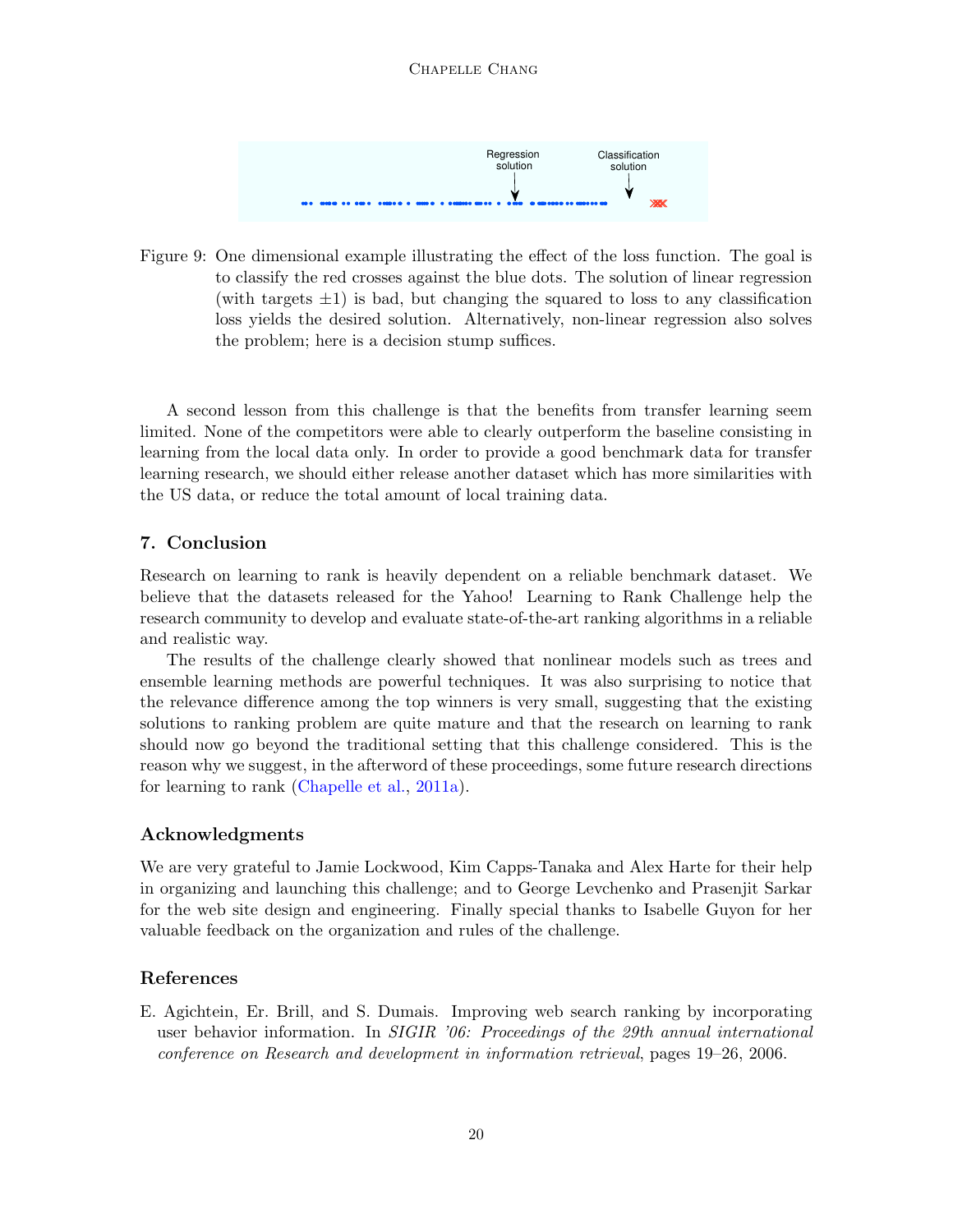- <span id="page-20-13"></span>R. Blanco and H. Zaragoza. Beware of relatively large but meaningless improvements. Technical Report YL-2011-001, Yahoo! Research, 2011.
- <span id="page-20-7"></span>A. Broder, M. Fontoura, V. Josifovski, and L. Riedel. A semantic approach to contextual advertising. In Proceedings of the 30th annual international ACM SIGIR conference on Research and development in information retrieval, 2007.
- <span id="page-20-8"></span>A. Broder, E. Gabrilovich, V. Josifovski, G. Mavromatis, D. Metzler, and J. Wang. Exploiting site-level information to improve web search. In CIKM '10: Proceedings of the 19th ACM Conference on Information and Knowledge Management:Proceedings of the ACM Conference on Information and Knowledge Management, 2010.
- <span id="page-20-3"></span>C. Burges. From RankNet to LambdaRank to LambdaMART: An overview. Technical Report MSR-TR-2010-82, Microsoft Research, 2010.
- <span id="page-20-0"></span>C. Burges, T. Shaked, E. Renshaw, A. Lazier, M. Deeds, N. Hamilton, and G. Hullender. Learning to rank using gradient descent. In Proceedings of the International Conference on Machine Learning, 2005.
- <span id="page-20-11"></span>C. Burges, K. Svore, P. Bennett, A. Pastusiak, and Q. Wu. Learning to rank using an ensemble of lambda-gradient models. JMLR Workshop and Conference Proceedings, 14: 25–35, 2011.
- <span id="page-20-4"></span>C. J. Burges, Quoc V. Le, and R. Ragno. Learning to rank with nonsmooth cost functions. In Schölkopf, J. Platt, and T. Hofmann, editors, Advances in Neural Information Processing Systems 19, 2007.
- <span id="page-20-12"></span>R. Busa-Fekete, B. Kégl, T. Éltető, and G. Szarvas. Ranking by calibrated AdaBoost. JMLR Workshop and Conference Proceedings, 14:37–48, 2011.
- <span id="page-20-1"></span>Y. Cao, J. Xu, T. Y. Liu, H. Li, Y. Huang, and H. W. Hon. Adapting ranking SVM to document retrieval. In SIGIR, 2006.
- <span id="page-20-2"></span>Z. Cao, T. Qin, T-Y. Liu, M-F. Tsai, and H. Li. Learning to rank: from pairwise approach to listwise approach. In International Conference on Machine Learning, 2007.
- <span id="page-20-6"></span>S. Chakrabarti, R. Khanna, U. Sawant, and C. Bhattacharyya. Structured learning for nonsmooth ranking losses. In International Conference on Knowledge Discovery and Data Mining (KDD), 2008.
- <span id="page-20-9"></span>O. Chapelle and S. S. Keerthi. Efficient algorithms for ranking with SVMs. Information Retrieval, 13(3):201–215, 2010.
- <span id="page-20-5"></span>O. Chapelle, Q. Le, and A. Smola. Large margin optimization of ranking measures. In NIPS workshop on Machine Learning for Web Search, 2007.
- <span id="page-20-10"></span>O. Chapelle, D. Metlzer, Y. Zhang, and P. Grinspan. Expected reciprocal rank for graded relevance. In CIKM '09: Proceedings of the 18th ACM Conference on Information and Knowledge Management, 2009.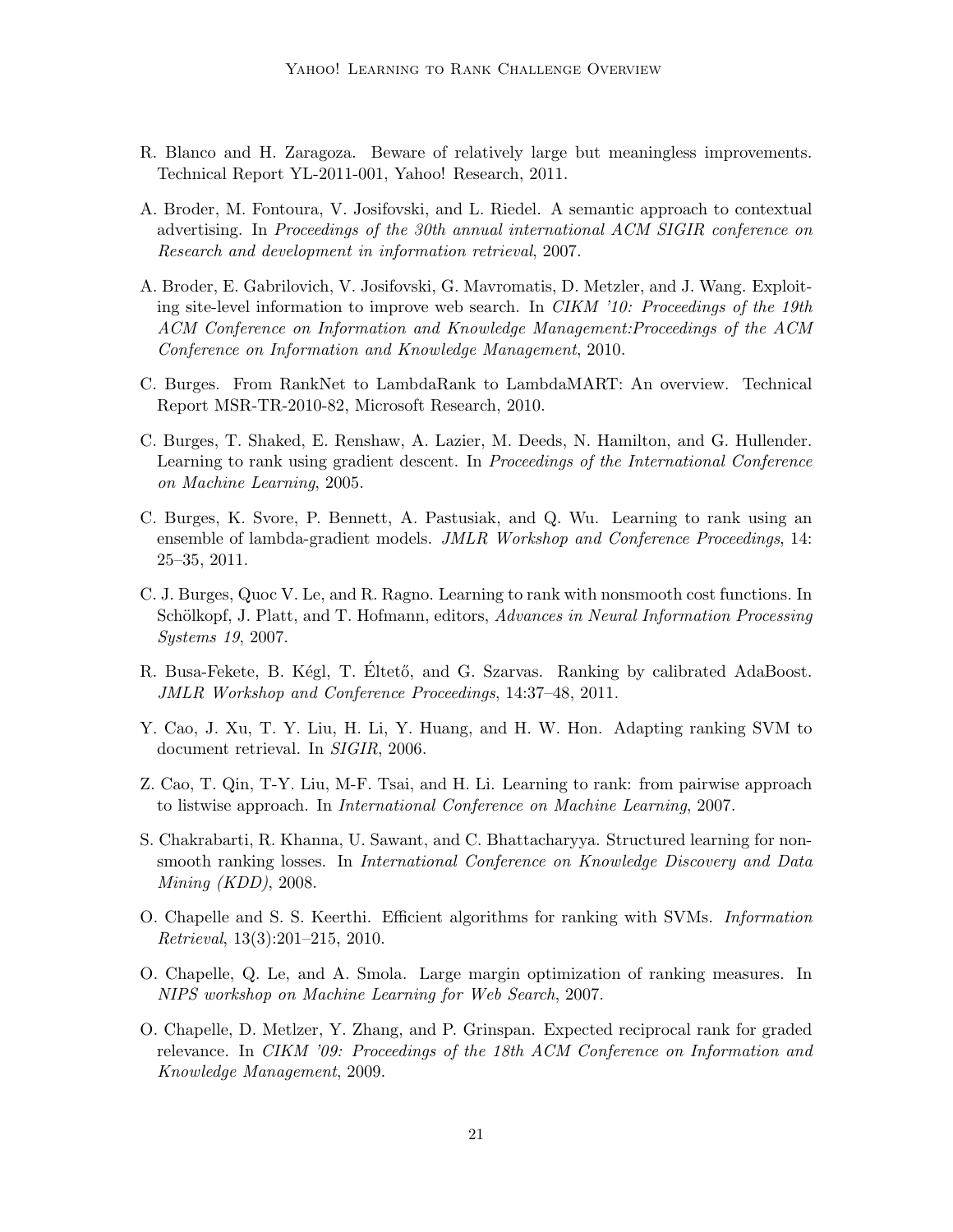- <span id="page-21-14"></span>O. Chapelle, Y. Chang, and T.-Y. Liu. Future directions in learning to rank. JMLR Workshop and Conference Proceedings, 14:91–100, 2011a.
- <span id="page-21-7"></span>O. Chapelle, P. Shivaswamy, S. Vadrevu, K. Weinberger, Y. Zhang, and B. Tseng. Boosted multi-task learning. Machine Learning Journal, 2011b. To appear.
- <span id="page-21-5"></span>D. Chen, Y. Xiong, J. Yan, G.-R. Xue, G. Wang, and Z. Chen. Knowledge transfer for cross domain learning to rank. Information Retrieval, 13(3):236–253, 2009.
- <span id="page-21-1"></span>D. Cossock and T. Zhang. Statistical analysis of bayes optimal subset ranking. IEEE Transactions on Information Theory, 54(11):5140–5154, 2008.
- <span id="page-21-8"></span>N. Craswell, O. Zoeter, M. Taylor, and B. Ramsey. An experimental comparison of click position-bias models. In WSDM '08: Proceedings of the international conference on Web search and web data mining, pages 87–94. ACM, 2008.
- <span id="page-21-3"></span>A. Dong, Y. Chang, Z. Zheng, G. Mishne, J. Bai, R. Zhang, K. Buchner, C. Liao, and F. Diaz. Towards recency ranking in web search. In WSDM '10: Proceedings of the third ACM international conference on Web search and data mining, pages 11–20, 2010.
- <span id="page-21-0"></span>Y. Freund, R. Iyer, R. E. Schapire, and Y. Singer. An efficient boosting algorithm for combining preferences. Journal of Machine Learning Research, 4:933–969, 2003.
- <span id="page-21-4"></span>J. Friedman. Stochastic gradient boosting. Computational Statistics and Data Analysis, 38 (4):367–378, 2002.
- <span id="page-21-11"></span>J. Friedman, T. Hastie, and R. Tibshirani. Additive logistic regression: a statistical view of boosting. Annals of Statistics, 28(2):337–407, 2000.
- <span id="page-21-6"></span>J. Gao, Q. Wu, C. Burges, K. Svore, Y. Su, N. Khan, S. Shah, and H. Zhou. Model adaptation via model interpolation and boosting for web search ranking. In EMNLP, pages 505–513, 2009.
- <span id="page-21-12"></span>P. Geurts and G. Louppe. Learning to rank with extremely randomized trees. JMLR Workshop and Conference Proceedings, 14:49–61, 2011.
- <span id="page-21-13"></span>P. Geurts, D. Ernst, and L. Wehenkel. Extremely randomized trees. Machine Learning, 36 (1):3–42, 2006.
- <span id="page-21-9"></span>A. Gorodilov, C. Brunk, and D. Pavlov. BagBoo: A scalable hybrid model based on bagging and boosting. In CIKM '10: Proceedings of the 19th ACM Conference on Information and Knowledge Management, 2010.
- <span id="page-21-10"></span>A. Gulin, I. Kuralenok, and D. Pavlov. Winning the transfer learning track of yahoo!'s learning to rank challenge with YetiRank. JMLR Workshop and Conference Proceedings, 14:63–76, 2011.
- <span id="page-21-2"></span>Z. Gyöngyi, H. Garcia-Molina, and J. Pedersen. Combating web spam with trustrank. In VLDB '04: Proceedings of the Thirtieth international conference on Very large data bases, pages 576–587. VLDB Endowment, 2004. ISBN 0-12-088469-0.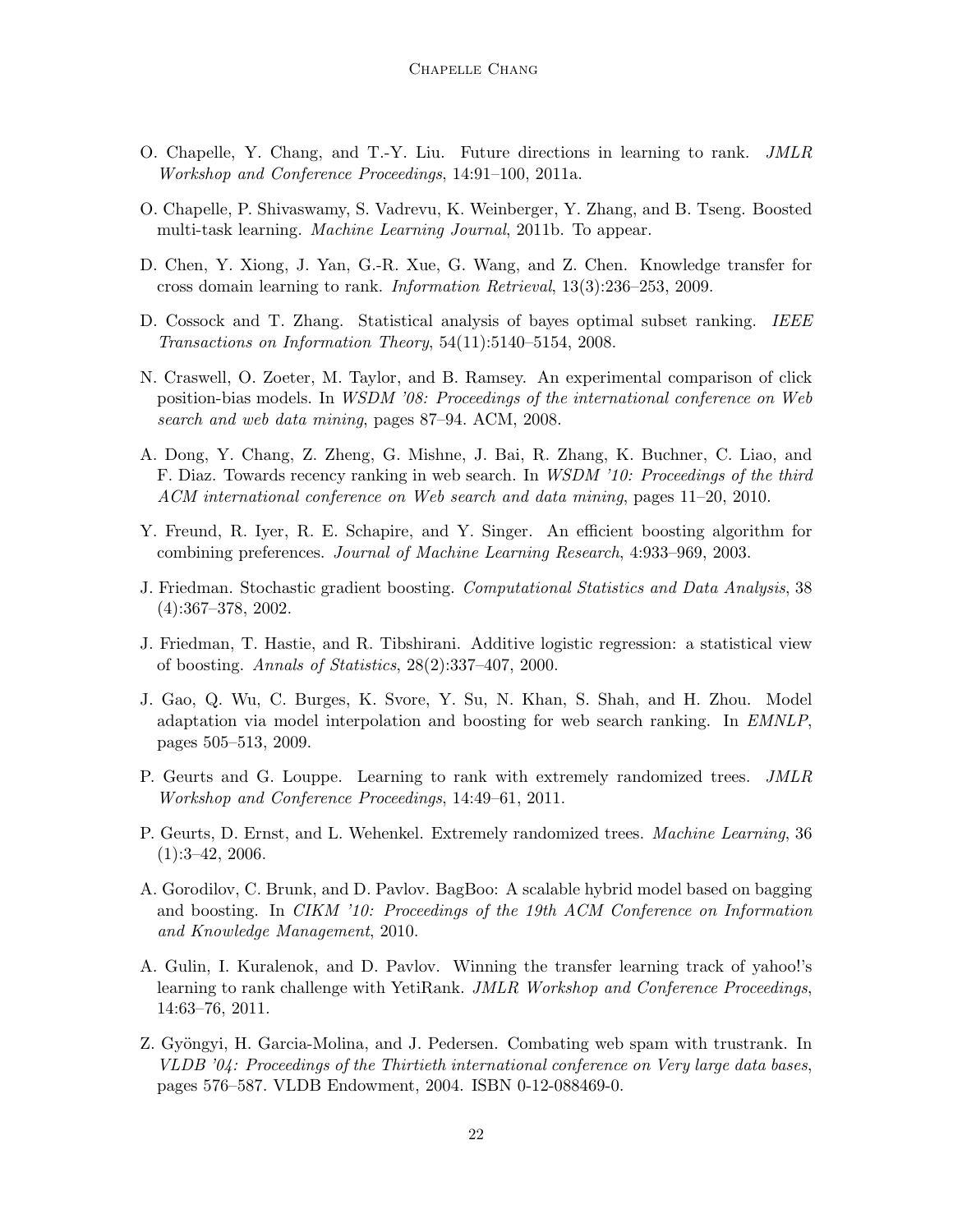- <span id="page-22-6"></span>D. Harman. Overview of the second text retrieval conference (TREC-2). Information Processing & Management, 31(3):271–289, 1995.
- <span id="page-22-3"></span>R. Herbrich, T. Graepel, and K. Obermayer. Large margin rank boundaries for ordinal regression. In Smola, Bartlett, Schoelkopf, and Schuurmans, editors, Advances in Large Margin Classifiers. MIT Press, Cambridge, MA, 2000.
- <span id="page-22-1"></span>K. Jarvelin and J. Kekalainen. Cumulated gain-based evaluation of IR techniques. ACM Transactions on Information Systems, 20(4):422–446, 2002.
- <span id="page-22-4"></span>T. Joachims. Optimizing search engines using clickthrough data. In Proceedings of the ACM Conference on Knowledge Discovery and Data Mining (KDD). ACM, 2002.
- <span id="page-22-10"></span>T. Joachims. Training linear SVMs in linear time. In KDD '06: Proceedings of the 12th ACM SIGKDD international conference on Knowledge discovery and data mining, pages 217–226, 2006.
- <span id="page-22-8"></span>A. Joshi, R. Kumar, B. Reed, and A. Tomkins. Anchor-based proximity measures. In Proceedings of the 16th international conference on World Wide Web, page 1132. ACM, 2007.
- <span id="page-22-12"></span>P. Li. Robust LogitBoost and Adaptive Base Class (ABC) LogitBoost. In Uncertainty on Artificial Intelligence, 2010.
- <span id="page-22-2"></span>P. Li, C. Burges, and Q. Wu. McRank: Learning to rank using multiple classification and gradient boosting. In J.C. Platt, D. Koller, Y. Singer, and S. Roweis, editors, Advances in Neural Information Processing Systems 20, pages 897–904. MIT Press, Cambridge, MA, 2008.
- <span id="page-22-0"></span>T. Y. Liu. Learning to rank for information retrieval. Foundations and Trends in Information Retrieval, 3(3):225–331, 2009.
- <span id="page-22-11"></span>B. Long, S. Lamkhede, S. Vadrevu, Y. Zhang, and B. Tseng. A risk minimization framework for domain adaptation. In Proceeding of the 18th ACM conference on Information and knowledge management, pages 1347–1356. ACM, 2009.
- <span id="page-22-9"></span>D. Metzler and W.B. Croft. A markov random field model for term dependencies. In Proceedings of the 28th annual international ACM SIGIR conference on Research and development in information retrieval, 2005.
- <span id="page-22-13"></span>A. Mohan, Z. Chen, and K. Weinberger. Web-search ranking with initialized gradient boosted regression trees. JMLR Workshop and Conference Proceedings, 14:77–89, 2011.
- <span id="page-22-7"></span>L. Page, S. Brin, R. Motwani, and T. Winograd. The PageRank citation ranking: Bringing order to the web. Technical Report 1999-66, Stanford InfoLab, November 1999. URL <http://ilpubs.stanford.edu:8090/422/>.
- <span id="page-22-5"></span>T. Qin, T.Y. Liu, J. Xu, and H. Li. LETOR: A benchmark collection for research on learning to rank for information retrieval. Information Retrieval, 13(4):346–374, 2010.